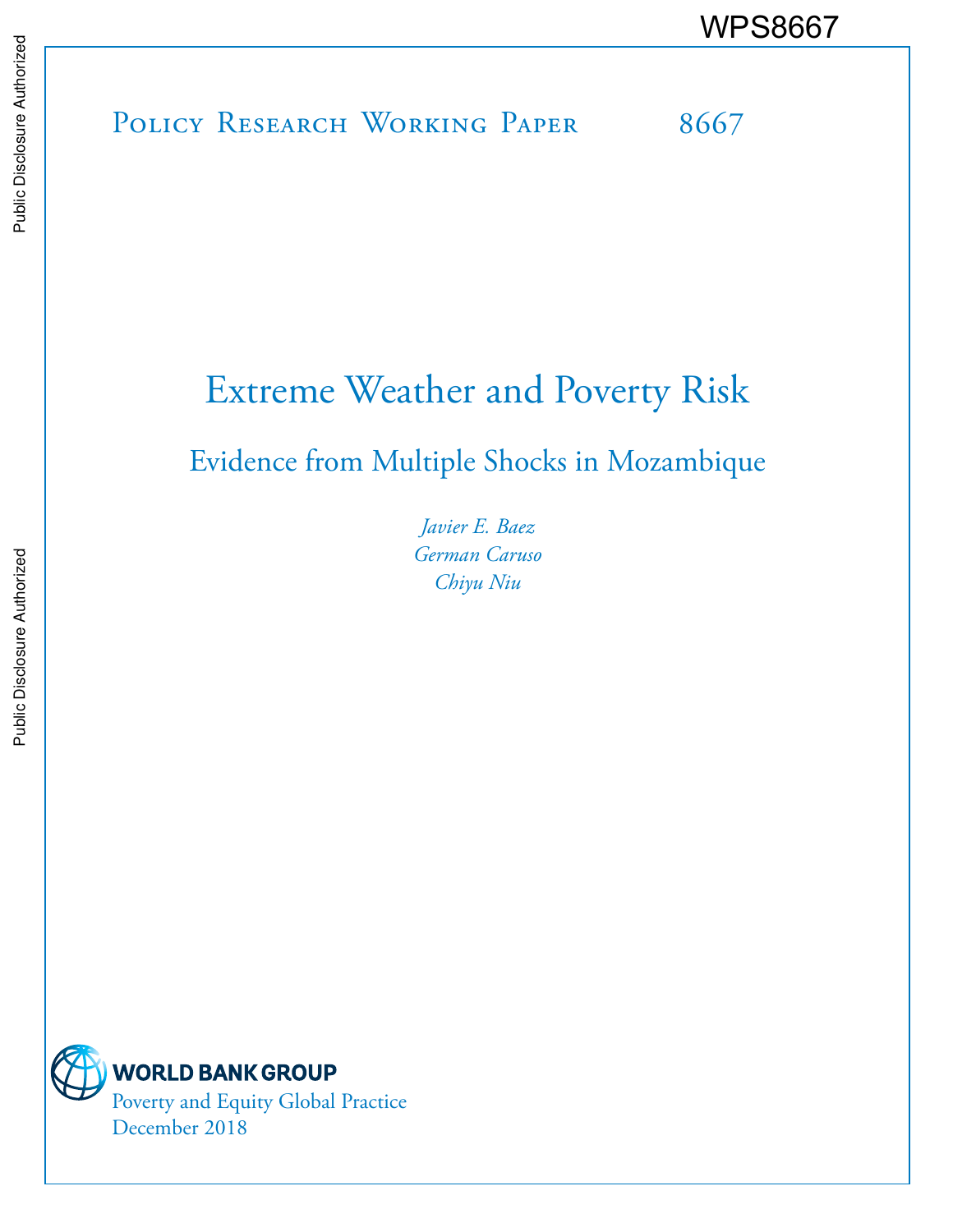### **Abstract**

This paper investigates the effects of multiple weather shocks on household welfare in Mozambique, as well as some of the coping responses and price mechanisms at play. The analysis employs a triple-diference strategy that exploits variation in the shocks across space, time, and cropping cycles. The findings demonstrate high levels of vulnerability across various weather risks. Experiencing a cyclone, flood, or drought leads to a drop of up to 25–30 percent in per capita food consumption and around 0.4 fewer meals per day per person. Poverty increased by 12 and 17.5 percentage points in two of the three events analyzed. Human capital accumulation, as measured by school participation

and morbidity, is disrupted. Households follow risk-coping strategies, such as increasing the labor supply of their children or selling assets, which entail partial protection in the aftermath of the shock at the cost of lower income growth in the future. In disentangling the channels, the paper shows that maize prices exhibit higher volatility in food markets that are spatially close to the most afected areas. he results are robust to several robustness checks, including analysis of bias from selective migration, and indicate that household welfare and economic mobility in low-income environments are constrained by uninsured weather risks.

*he Policy Research Working Paper Series disseminates the indings of work in progress to encourage the exchange of ideas about development issues. An objective of the series is to get the findings out quickly, even if the presentations are less than fully polished. The papers carry the names of the authors and should be cited accordingly. he indings, interpretations, and conclusions expressed in this paper are entirely those of the authors. hey do not necessarily represent the views of the International Bank for Reconstruction and Development/World Bank and its ailiated organizations, or those of the Executive Directors of the World Bank or the governments they represent.*

his paper is a product of the Poverty and Equity Global Practice. It is part of a larger efort by the World Bank to provide open access to its research and make a contribution to development policy discussions around the world. Policy Research Working Papers are also posted on the Web at http://www.worldbank.org/research. The authors may be contacted at jbaez@worldbank.org.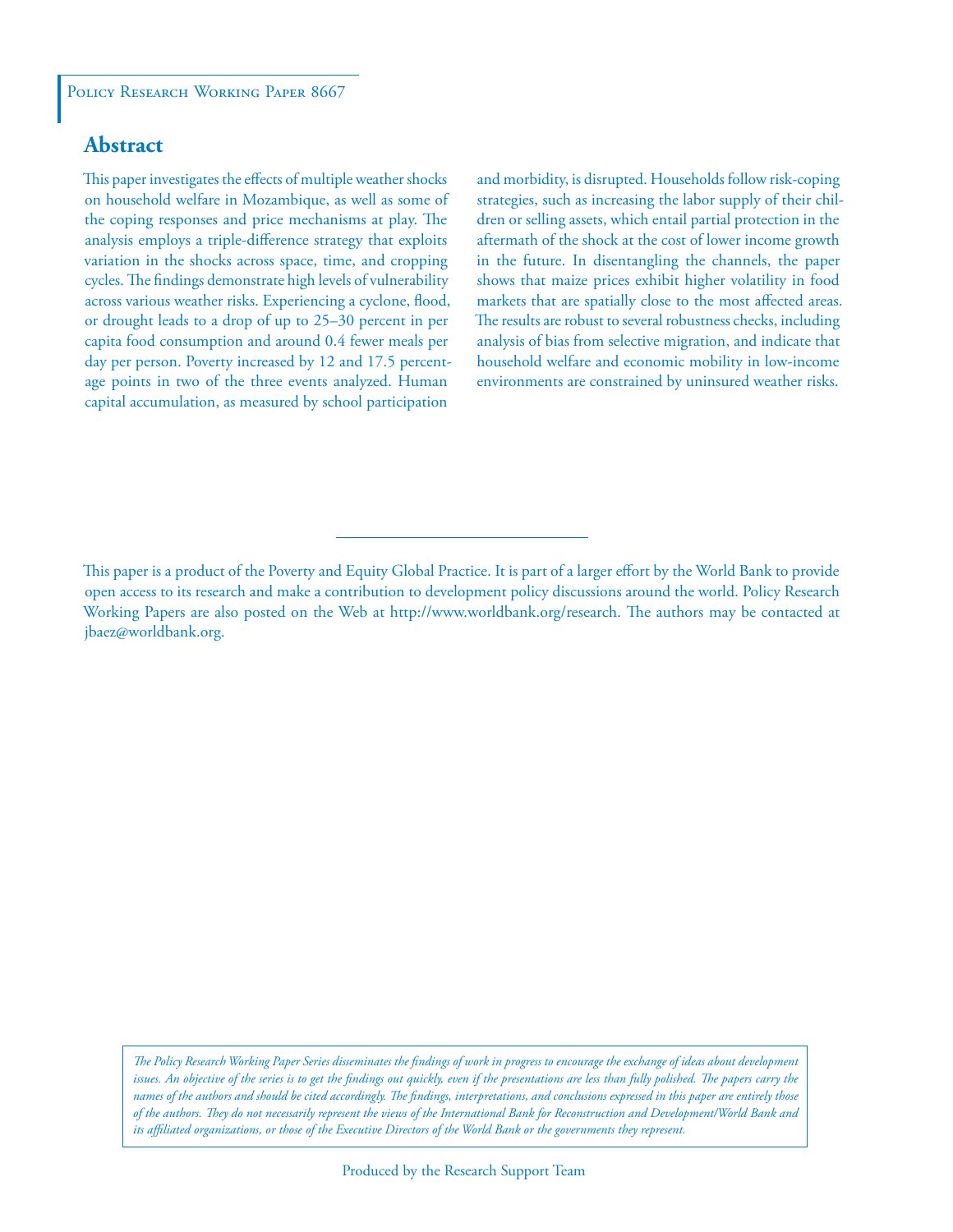## **Extreme Weather and Poverty Risk: Evidence from Multiple Shocks in Mozambique\***

Javier E. Baez German Caruso Chiyu Niu

 $\overline{\phantom{a}}$  , which is a set of the set of the set of the set of the set of the set of the set of the set of the set of the set of the set of the set of the set of the set of the set of the set of the set of the set of th

JEL Classification: I3, J2, O1 Keywords: Natural disasters, long-term human welfare, poverty, human capital.

<sup>\*</sup> Baez: Poverty and Equity Global Practice, Africa Region, World Bank, and Research Fellow, Institute of the Study of Labor (IZA) (jbaez@worldbank.org); Caruso: Poverty and Equity Global Practice, Latin America and Caribbean Region, World Bank (gcaruso@worldbank.org); Niu: Department of Agricultural and Consumer Economics, University of Illinois. We thank feedback received from Emmanuel Skoufias, Alejandro de la Fuente and Stephane Hallegatte.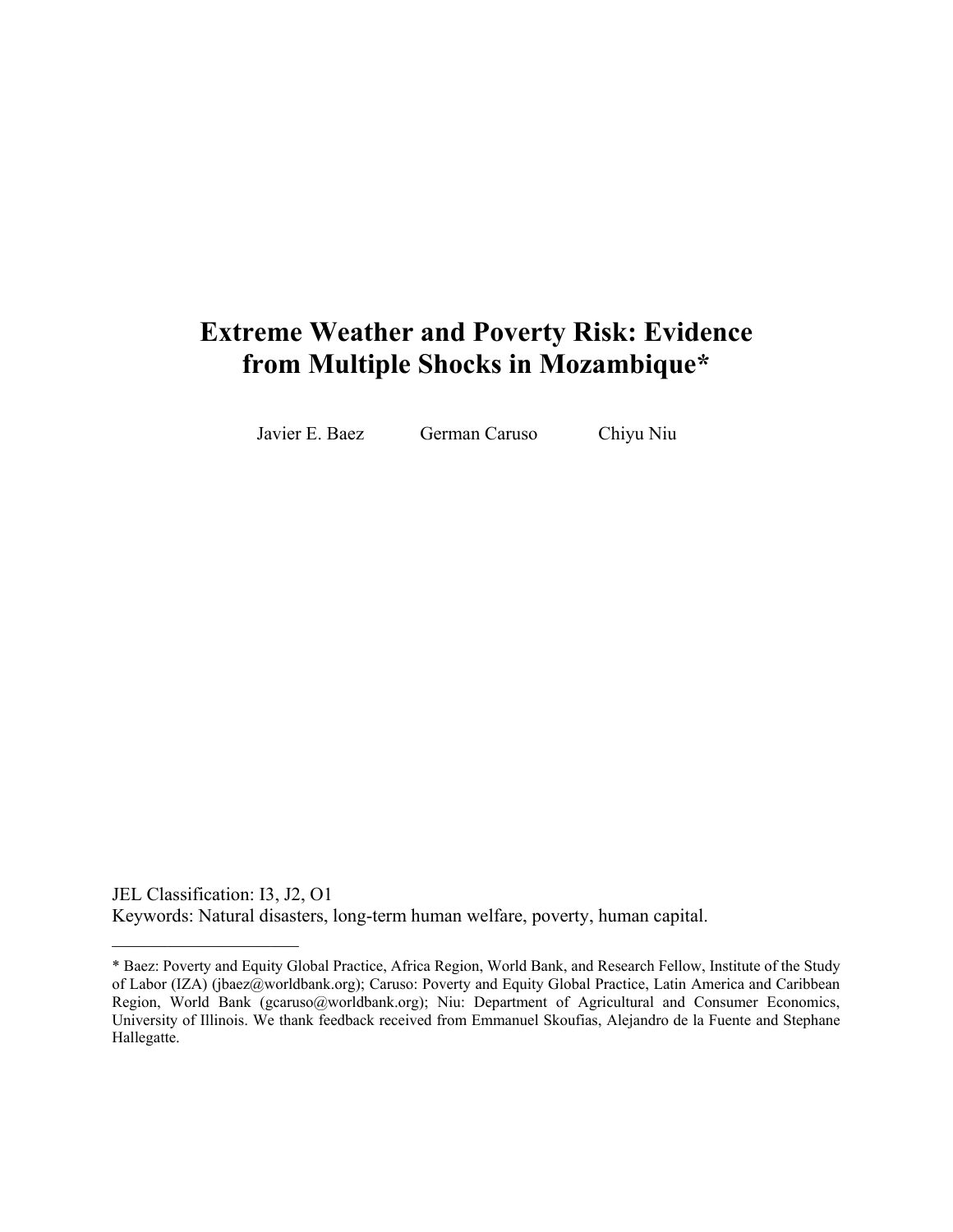#### **1. Introduction**

Weather variability characterizes the livelihoods of individuals in agrarian economies. Uninsured weather risk is a significant cause of fluctuations in household consumption in lowincome environments with incomplete credit and insurance markets. Due to limitations on consumption smoothing mechanisms, high weather variability induces lower efficiency since risk averse, uninsured households tend to opt for investment portfolios that exchange lower risk exposure for lower average returns. In dealing with extreme weather ex post, households also engage in suboptimal risk coping strategies such as depleting productive and basic non-productive assets or cutting back on investments in human capital. Community or extended family risk sharing mechanisms are ineffective for managing covariate risks such as excess rain, droughts, freezes, and high winds. It is therefore expected to see that household well-being in these contexts is particularly vulnerable to extreme weather events, especially when farming remains a major source of income.

The evidence on the relationship between weather anomalies and a wide range of economic outcomes has been growing fast (Dell et al. 2014). This body of research includes studies that examine how extreme weather influences key dimensions of household welfare such as income, expenditures, health, labor productivity, and agricultural investments, among other outcomes. The standard approach for identifying causative effects in this strand of the literature is to exploit geographic variation for one extreme realization of the climate distribution (for example, a drought in a given year) using panel or cross-sectional methodologies with pre- and post-shock data. In this paper, we extend the scope of this approach by looking at three spatially and temporarily independent weather shocks to more broadly document the vulnerability of households to different types of uninsured weather risks, as well as coping responses and channels. Looking at multiple shocks while keeping the population and economic context "constant" strengthens the external validity of the empirical relationship between weather risk and household well-being.

The analysis of this paper is performed for Mozambican households over the period 2002- 2008. Mozambique provides an interesting setting for this study. The country has recorded strong economic growth in the last two decades, which boosted the incomes and living standards of part of the population, chiefly in urban areas. Notwithstanding this progress and a slow economic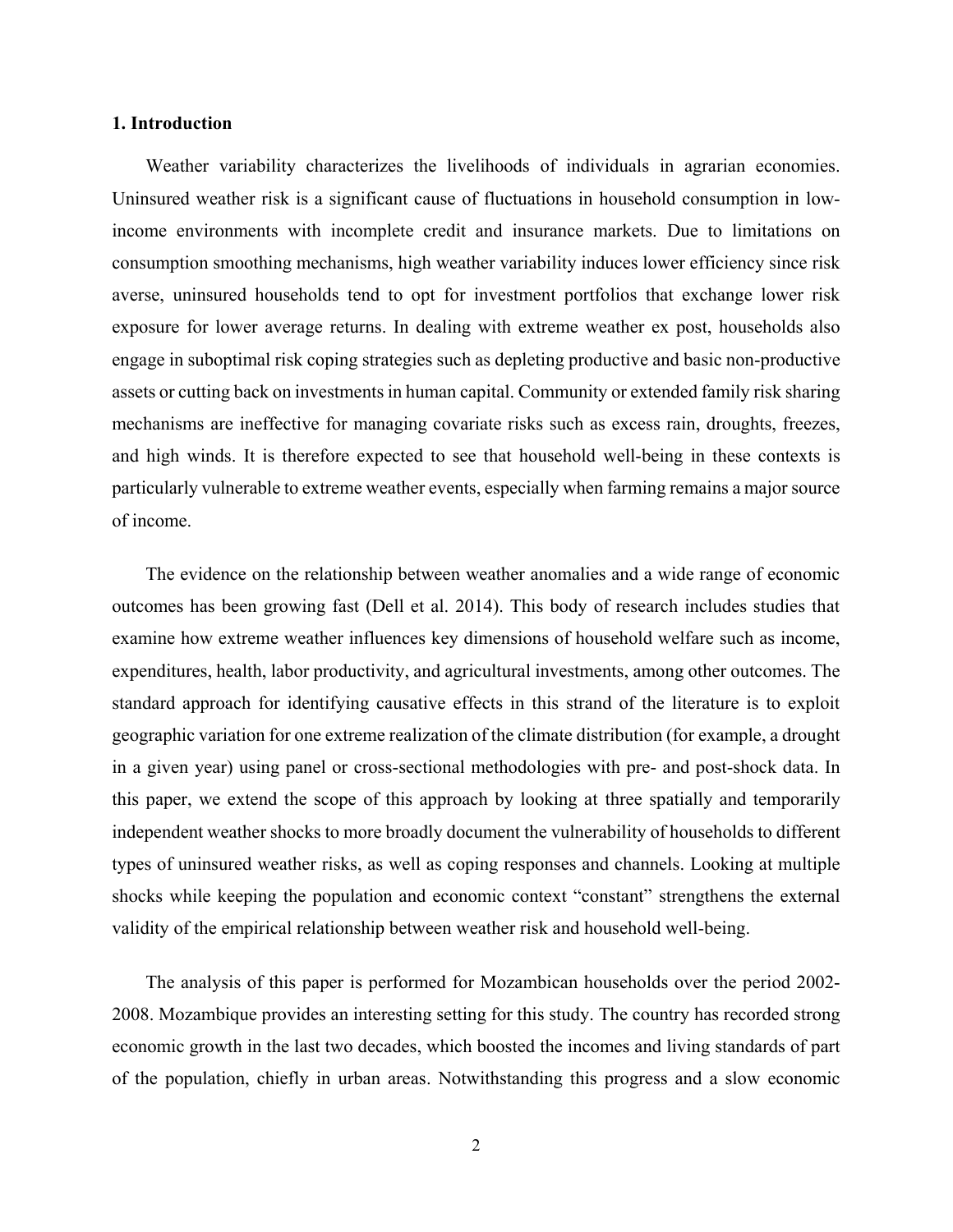transformation towards modern sectors such as manufacturing and services, the country continues to depend largely on the agricultural sector for national production and above all employment. Agriculture accounts for about a quarter of the GDP and provides work for over 70% of the labor force. Around 8 in 10 rural households are smallholders primarily engaged in subsistence agriculture.

Mozambique is also a risk-prone country. It ranks third among African countries exposed to risks from multiple weather-related hazards such as flooding, epidemics, cyclones and droughts (IFRC 2014). Nearly a quarter of the population lives in areas with high probability of experiencing a natural disaster (World Bank 2018a). Intense droughts are experienced in 7 out of 10 years in the Southern Region, and in 4 out of 10 years in the Central Region. The Mozambican coastline borders one of the most active basins of tropical cyclones. Floods generally occur every two or three years, mostly during the rainy season and along the nine major international river systems that cross the country or across the low-lying, densely-populated coastal areas (World Bank, 2012). Climate change is expected to intensify these trends. The average likelihood that a tropical storm will impact an enumeration area included in the Mozambican Integrated Agricultural Survey during the country's nine-month storm season increased by a factor of four between 1968-1990 and 1991–2015 (World Bank 2018a).

We employ a triple-difference strategy that exploits variation in the shocks across space, time and cropping cycles using detailed information from household surveys, remote sensing data on weather outcomes and the geographic distribution of the main cropping cycles across the country. The shocks analyzed include 1) the floods that occurred between late 2006 and early 2007 along the Zambezi River Basin, 2) a category 3 cyclone (Jokwe) that struck northeastern Mozambique between March 8 and 18, 2008, and 3) a drought that affected parts of central and southern Mozambique between May 2005 to January 2006.

The findings demonstrate high levels of vulnerability. Irrespective of the type of weather anomaly, food security is systematically undermined among affected households. Experiencing any of the shocks leads to a drop of up to 25-30% in per capita food consumption and 0.4 fewer meals per day per person. Conservative back-of-the envelope calculations suggest that the shortfall in food consumption may be equivalent to a daily caloric reduction in the order of 150-200 calories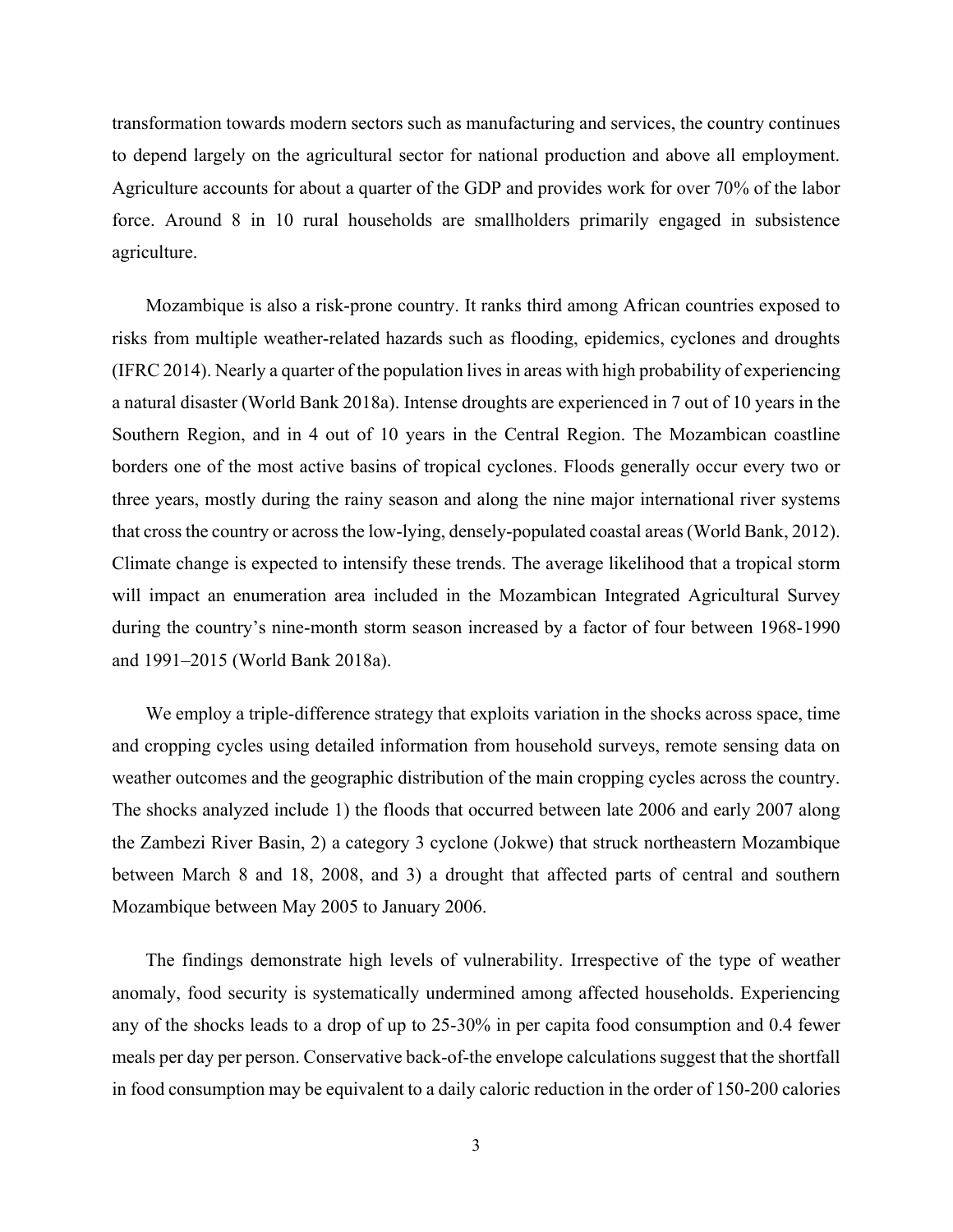per person. Affected households also cut back on expenditures in basic non-food items. Taken together, the reduction in consumption pushed a large share of households below the poverty line – poverty increased by 12 and 17.5 percentage points after the 2005 drought and the 2008 Cyclone Jokwe, respectively. Human capital accumulation is also largely sensitive. Either as a coping response or because of a lower supply of education services – or a combination of both, affected children are less likely to attend school. Children ages 5 to 17 in flooded areas at the time of the cropping cycle show 8.3 percentage points lower school participation relative to comparison children. Changes in health outcomes also point in the same direction. Morbidity rates for children rose steeply, increasing by more than fourfold in flooded districts.

Households are also found to follow other costly coping strategies that entail partial protection in the aftermath of a disaster at the cost of lower income growth in the future. Like adults, children in households undergoing severe hardship after a disaster often seek to increase their supply of labor as an attempt to supplement their incomes. Asset holdings are depleted by between 20% and 30%. These responses have welfare implications in the long-term. Lower human capital (lower school attendance, weaker health, etc.) and reduced asset ownership carry dynamic costs, possibly trapping households in poverty (Carter and Lybbert 2012).

The evidence also shows that weather shocks are important in explaining food price variability. Prices of maize, the staple most widely produced and traded in Mozambique, are found to fluctuate relatively more in food markets that are geographically close to the areas more directly hit by the disasters. In the case of the drought that took place between 2005 and 2006, for instance, prices rose by up to 78.9% for a reduction of a standard deviation in the precipitation index. The inflationary effects started to dissipate 9 months after the beginning of the shock, but prices remained 29.3% higher one year after the onset of the drought. It is plausible that higher food price effects contributed to drive food insecurity and reduced household consumption among net buyers.

This report is structured as follows. Section 2 presents the empirical strategy and data sources used to empirically estimate the direction and size of the effects of extreme weather. Section 3 presents and discusses the main results of the analysis. Next, Section 4 presents the results of some robustness tests. Finally, section 5 concludes by summarizing the findings and discussing policy recommendations.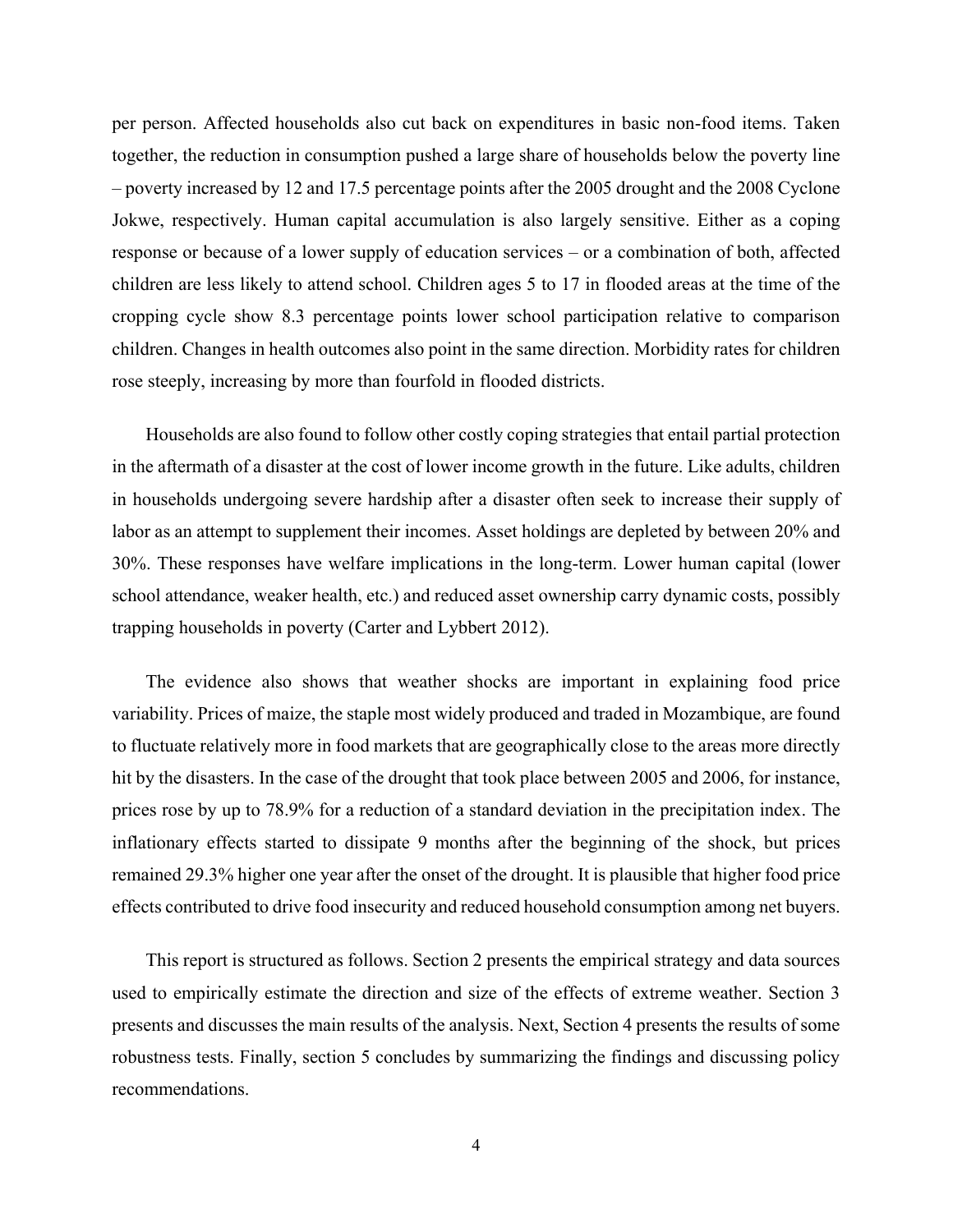#### **2. Research Design**

#### **2.1 Identification Strategy**

The central goal of this paper is to empirically estimate the impacts of three different types of weather shocks (floods, storms and droughts) on variables related to household well-being such as food, non-food consumption and total consumption, and poverty and on proxy indicators of inputs that contribute to building human capital such as school attendance and child morbidity. Establishing these empirical relationships in a causal sense is far from straightforward as it requires variation in exposure to extreme weather that is independent of unobserved householdlevel heterogeneity and spatial or temporal confounds. In addition, for the external validity of the findings, it is necessary that the context (demographics, location, economic systems, risk exposure, etc.) of the population analyzed is relatively representative of the livelihoods of a typical household in Mozambique.

To attain identification, we exploit three separate quasi-experimental designs (one for each of the three natural disasters) using triple difference econometric estimation. The source of variation for the first difference originates from temporal changes in the incidence of weather shocks. Although Mozambique is rather vulnerable to natural disasters, they do not occur every year in the same place. The second difference is obtained from spatial variation in the location of the natural disaster. While some districts are hit by natural disasters at some point in time, others are not. Given the importance of agriculture in determining the livelihoods of the population, the third control structure exploits variation in the seasonality of the cropping cycles across affected and non-affected areas. Since most agriculture in Mozambique is rainfed, it matters if excess or lack of rainfall and strong winds arise during the key stages of the growth and harvest cycle or outside of it. Because of the variation in the growing cycles for the same crops, the types of crops planted and the occurrence of shocks throughout the year, the "sensitive" periods of the crop cycles vary across districts and crops.

The triple difference strategy used in this paper compares households in affected localities for whom the timing of the shock overlaps with the growing cycle of their main crops relative to those in the same locality but whose crops are outside the relevant agricultural cycle. The latter group is expected to provide a cleaner comparison group than traditional contrasts in the literature based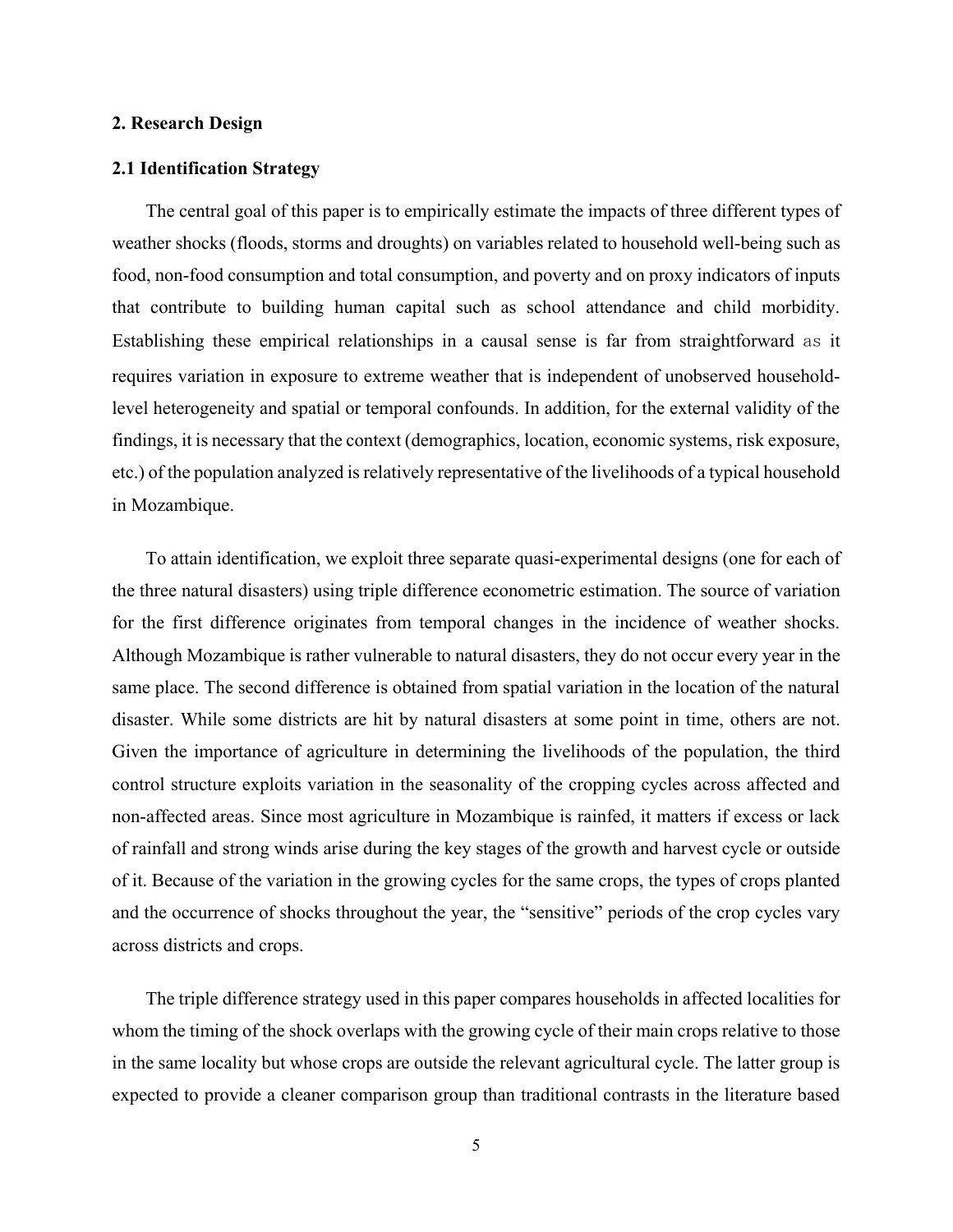on standard double-difference analysis, where households from areas that undergo weather shocks (treatment units) are compared against households from unaffected areas (control units) over time. The underlying assumption for the identification of impacts under the triple-difference analysis is also less restrictive. It simply requires that there be no contemporaneous shocks that affect the relative outcomes of treatment households in the same district-growing cycle-years as the natural disasters.

Following the triple difference approach outlined above, the impacts of the weather shocks on the outcomes of interest are estimated as follows:

$$
Y_{ijt} = \beta_1 (A * S * G)_{jt} + \beta_2 (S * G)_j + \beta_3 (A * S)_{jt} + \beta_4 (A * G)_{jt} + \partial_1 A_t + \partial_2 D_j + \partial_3 X_{ijt} + \epsilon_{ijt} \tag{1}
$$

Where *i* indexes households, *j* indexes districts ( $J = 128$ ) and *t* indexes years (1 if after the shock, 0 if before).  $Y$  is the outcome of interest, for instance household per capita consumption,  $A$ is a fixed year effect,  $S$  is a standardized weather shock indicator at the district level,  $G$  is a fixed effect for districts where the typical agricultural growing cycle matches the time of the shock, D is a district fixed effect,  $X$  is a vector of observable household characteristics such as gender and age of the household head and area of location (urban or rural). The term  $\varepsilon_{idt}$  denotes a zero-mean error term. The parameter of interest,  $\beta_1$ , captures the variation in the outcome variable Y specific to households in districts affected by extreme weather (relative to unaffected households) in areas where the timing of shock overlaps with the cropping cycle (relative to areas where shocks occur outside the growing cycle) after the shock (relative to pre-shock years). All standard errors are clustered at the district level.

Finally, we employed the following model to estimate the magnitude and timing of the effects on food prices:

$$
Log(P_{it}) = \sum_{m=1}^{12} (\gamma_m S_{it} * I_m + I_m) + \alpha_i + \beta_t + \alpha_i * \beta_t + \varepsilon_{it} \quad (2)
$$

Where  $S_{it}$  is the weather shock experienced in market *i* at time *t*.  $S_{it}$  takes value one if any of the districts within the radius experienced a shock, namely recording a z-score greater than 1.5 for the floods and the storm, and below -1 for the drought.  $I_m$  is a monthly indicator variable,  $\alpha_i$  are market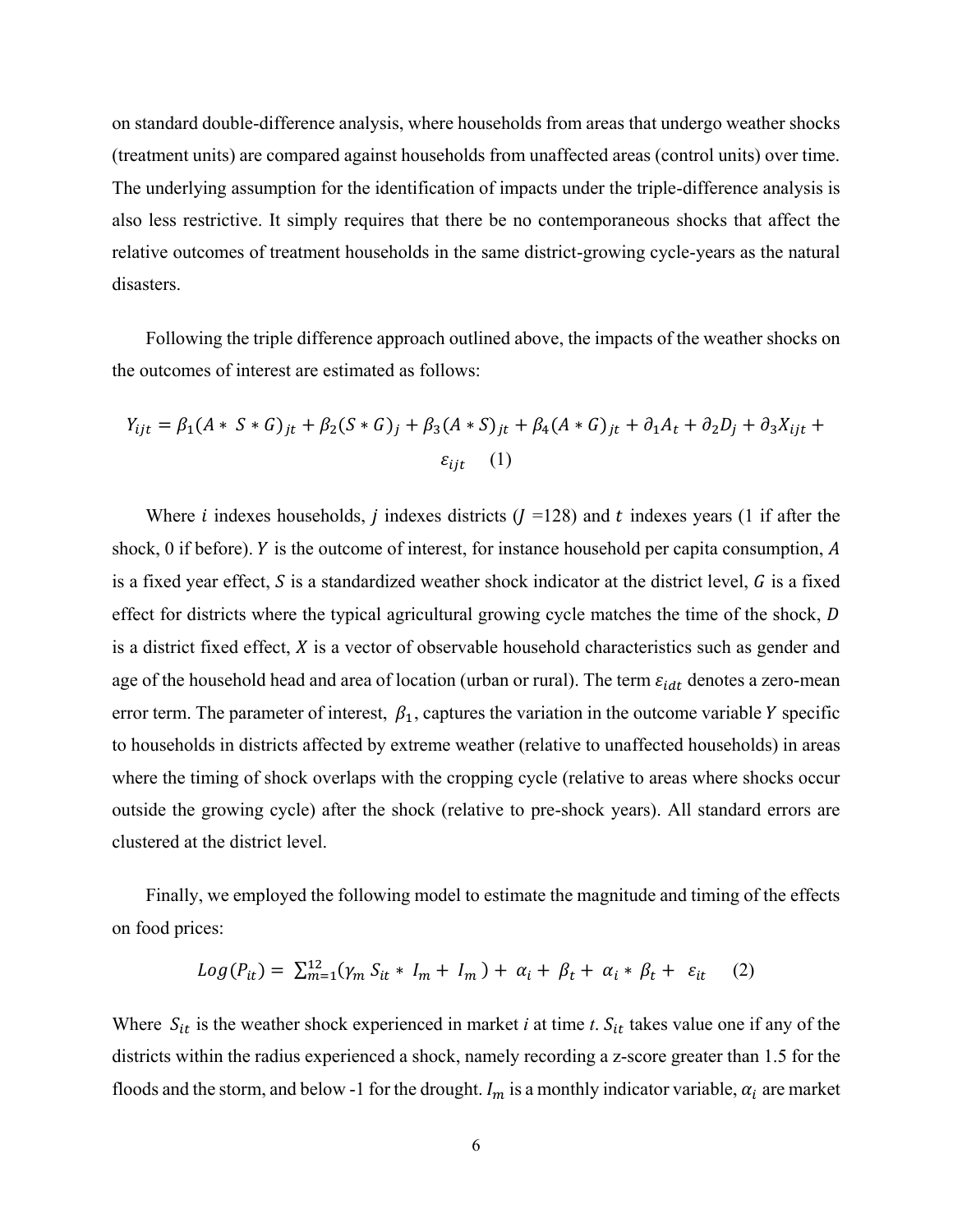fixed effects, which control for all time-invariant market specific determinants of prices,  $\beta_t$  are year fixed effects, and  $\varepsilon_{it}$  are other time-varying, location-specific shocks to prices. Coefficients  $\gamma_m$  capture the monthly impact of disaster on prices, interpreted as the 100<sup>\*</sup> $\gamma_m$  percent change in prices associated with a standard deviation of the weather index.

#### **2.2 Data**

 $\overline{a}$ 

#### *Household-level data*

Household-level information is used to construct both outcome variables, such as household per capita consumption, children's school attendance, among others, as well as control variables, including demographic structure, family composition, school attainment, gender and age of household heads, and area of location, etc. These data come from the national household survey of living conditions (*Inquérito aos Orçamentos Familiares*, known as IOF for its acronym in Portuguese), collected over a 12-month survey period by the National Statistics Office of Mozambique (Instituto Nacional de Estatistica, INE). We use three waves of the IOF survey: the IOF 2002/03 (collected between July 2002 and June 2003), the IOF 2008/09 (collected between September 2008 and August 2009) and the IOF 2014/15 (collected between August-2014 and July-2015). The 2002/03 and 2008/09 IOFs are cross-sectional surveys whereas the latest one, the IOF-2014/15, was designed and implemented as a panel survey but used as pooled cross section for the purposes of this analysis.<sup>1</sup>

All IOF surveys are representative at the national, rural-urban, and provincial levels. The information collected by these surveys captures the main variables included in the regression analysis, such as household welfare (total, food and non-food consumption, and poverty status), education, labor outcomes, health, morbidity, food security and possession of assets. The IOF 2002/03 interviewed 8,700 households and provides the baseline information for shocks that occurred between 2003 and 2007. The IOF 2008/09 visited 10,832 households and provides the baseline information for the shocks that took place between 2009 and 2013. Finally, the IOF 2014/15 provides the follow-up data for 10,369 households.

<sup>&</sup>lt;sup>1</sup> The 2014/15 survey was originally designed to interview over 11,000 households four times (once in each quarter) during a 12month survey period starting in August 2014 and ending in July 2015. Yet, due to logistical and budget constraints, the survey was carried out only during three quarters: Q1 (August-October), Q2 (November-January) and Q4 (May-July).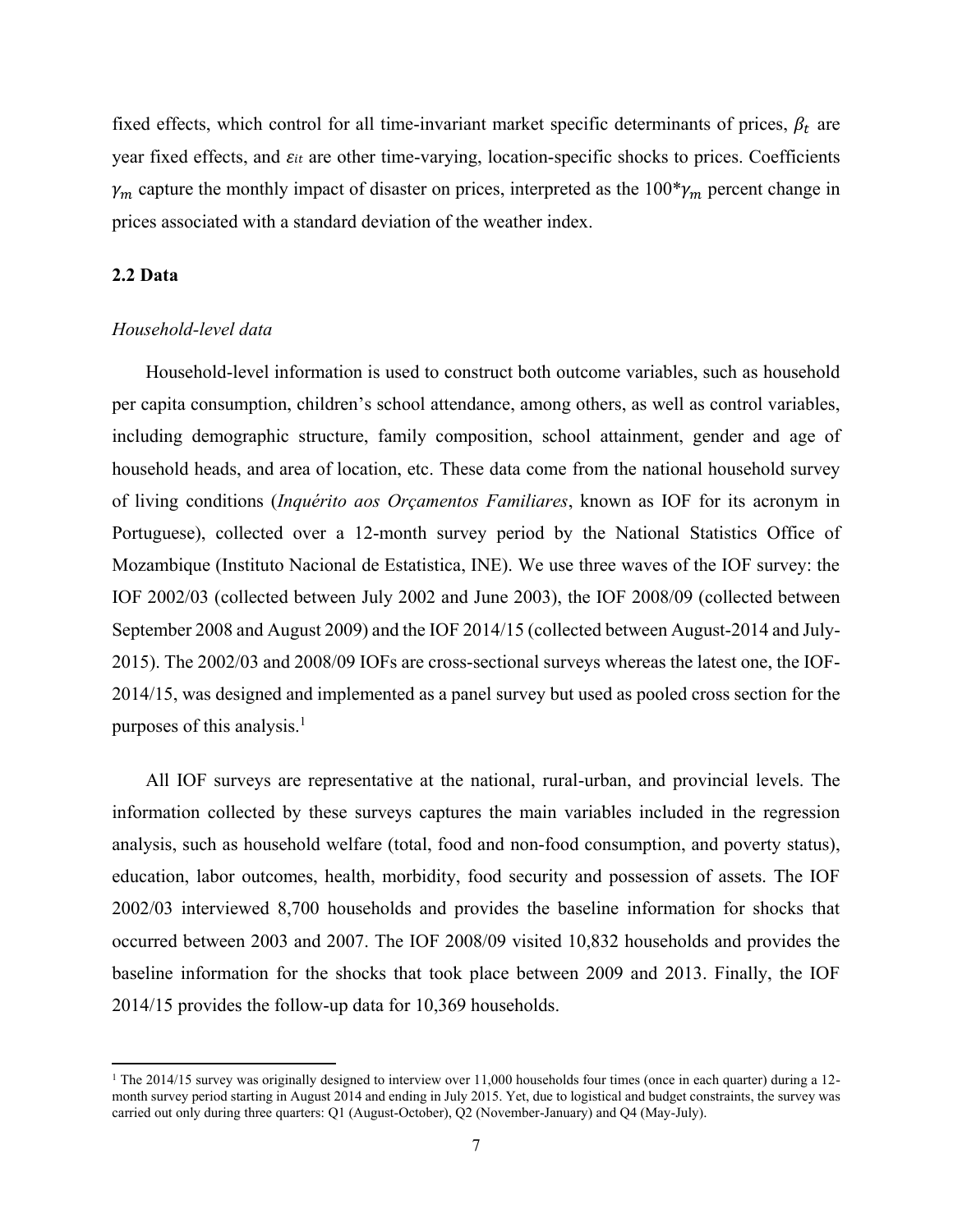#### *Market-level data*

Maize price effects are estimated using price data from the Agricultural Market Information System (SIMA), which is run by the Ministry of Agriculture of Mozambique. The database tracks weekly retail prices for a range of core agricultural products (particularly maize, cassava, rice and beans) in 25 markets in cities and towns spread across all provinces in Mozambique.

#### *Weather data*

 $\overline{a}$ 

Determining historical weather distributions as well as the timing, intensity and spatial location of anomalies requires long time series and spatially disaggregated data on weather observations. We first listed all weather-related natural disasters that took place in Mozambique within the time frame determined by the dates of the household surveys (IOFs) using the disaster profile information publicly available in the International Disaster Database (EM-DAT 2018). In addition to providing information on the timing, geographical coverage, and human impact of the disasters, the EM-DAT database provides estimates of their economic damages.<sup>2</sup>

In a second stage, we initially cross the long list of floods with daily precipitation data recorded by the Tropical Rainfall Measurement Mission (TRMM) in the Multi-Satellite Precipitation Analysis (TMPA) for the period 2000 to 2012. These data have a resolution of 0.25 by 0.25 degrees, which in Mozambique corresponds to grids of approximately 25 by 25 kilometers (Huffman et al. 2007). In contrast to other high-resolution precipitation data sets such as CHIRPS and CRUTS, which combine remote sensing data with readings from weather, TMPA contains rainfall data based only from satellite records, ensuring consistency in the measurement methodology.

To obtain quantitative measures on the intensity and location of cyclones, we use daily wind speed data from the U.S. [National Oceanic and Atmospheric Administration](http://www.noaa.gov/) (NOAA) and the [National Centers for Environmental Prediction](http://www.ncep.noaa.gov/) (NCEP) Global Forecast System (GFS). This database stores wind speed records for the period 1950-2017 for grids with resolution of 0.25 by 0.25 degrees The GFS is a global weather forecast model that contains data on dozens of

 $2^2$  For a disaster to be entered into this database, at least one of the following criteria must be fulfilled: 1) 10 or more people reported being killed, 2) 100 or more people being affected directly by the event, 3) declaration of a state of emergency by the corresponding authorities and 4) a formal request for international assistance.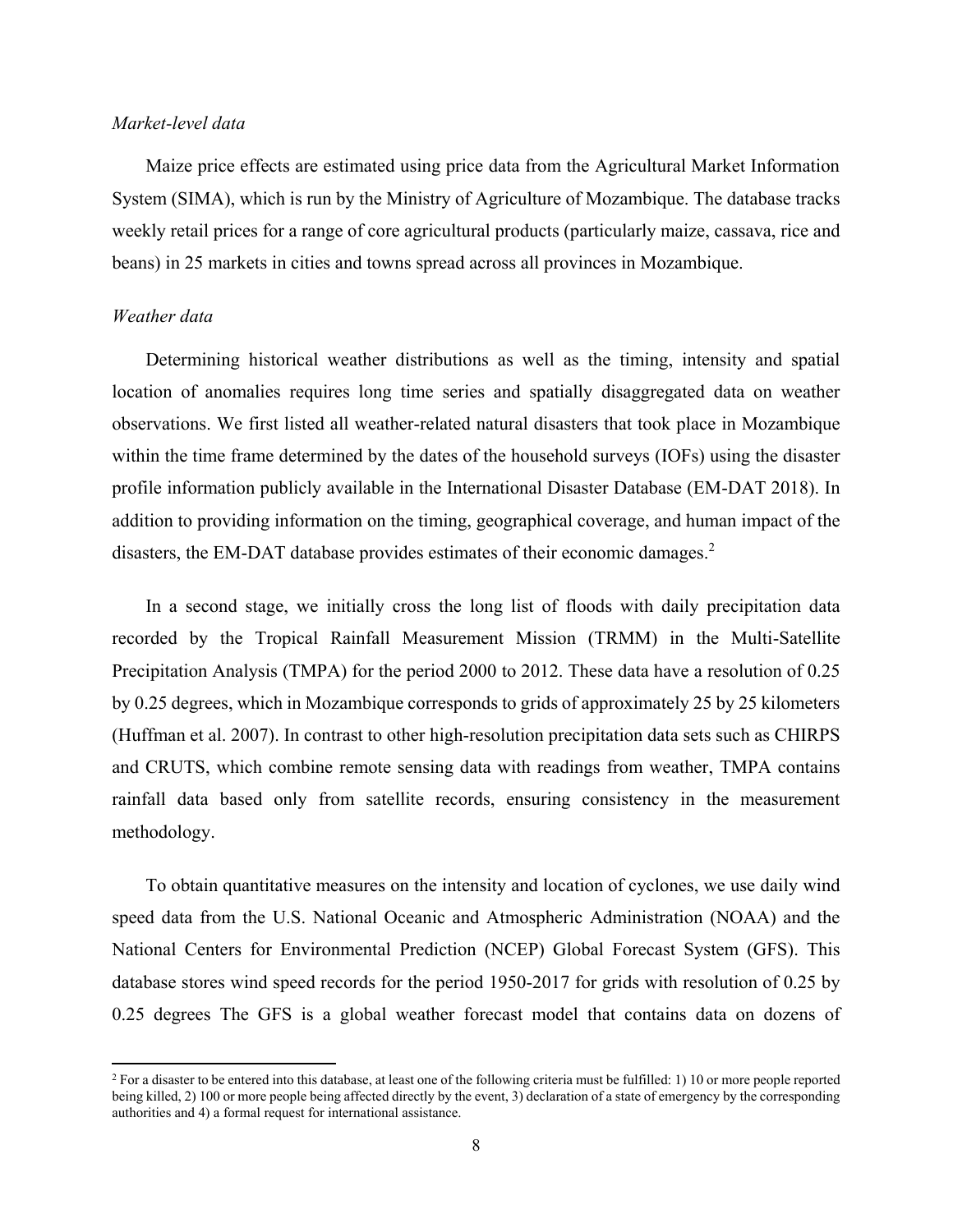atmospheric and land-soil variables such as temperature, winds, soil moisture and atmospheric ozone concentration.

Finally, the area of influence and intensity of the droughts in Mozambique during the period of analysis is measured using weather data from the African Flood and Drought Monitor (AFDM) system. This is an initiative developed by Princeton University that monitors and forecasts meteorological, agricultural and hydrological droughts for countries in Sub-Saharan Africa. AFDM data span the period 1950-2015 and are also available with a resolution of 0.25 by 0.25 degrees (Sheffield et al., 2014).

#### *Cropping cycle data*

Agricultural production cycles are defined based on the temperature and moisture conditions suitable for crop growth across districts in Mozambique. The Harvest Choice Project developed by IFPRI provides information on the start and end dates of the growing cycle across countries in Sub-Saharan Africa with a 10km x 10km resolution. These data are derived from the Enhanced Vegetation Index (EVI) data set produced by the MODIS satellite images for the period 2001- 2004. Since treatment is determined at the district level, we generate area-weighted averages of the start and end dates of the growing cycle for each of the districts in the sample.<sup>3</sup> Figure 1 shows the distribution in the number of days for the main cropping cycle across the country.

#### **2.3 Weather Shocks**

l

After validating the occurrence and spatial position of the weather shocks listed in the EM-DAT database using remote sensing data, we chose three extreme events based on their scale and timing with respect to the dates of the household surveys: 1) the floods that occurred between late 2006 and early 2007 along the Zambezi River Basin, 2) a category 3 cyclone (Jokwe) that struck northeastern Mozambique between March 8 and 18, 2008, and 3) a drought that affected parts of central and southern Mozambique between May 2005 to January 2006.

<sup>&</sup>lt;sup>3</sup> We use only the between-district variation in growing cycles, which is substantially larger than the variation within districts. The standard deviations for the start and end dates of the growing periods are 72.8 and 226.7 days across districts (between-district variation) and 39.6 and 36.7 within districts (within-district variation).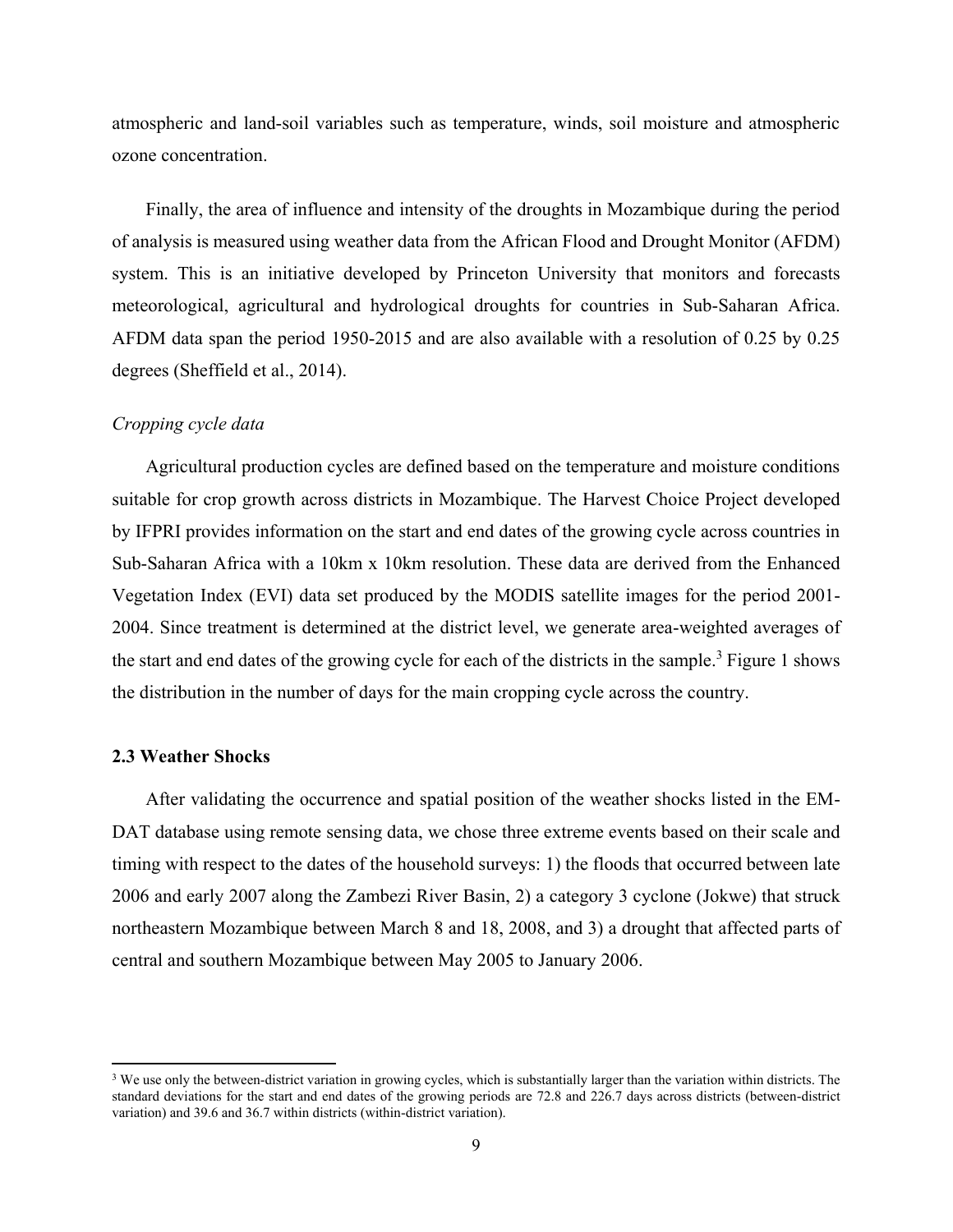The 2007 flood began in late December 2006 after the dam in the Cahora Bassa lake (situated in the Tete Province) overflowed following heavy rains in Northeastern South Africa. The flooding conditions worsened after heavy rains hit the area in February 2007 and the Zambezi river flooded parts of Zambezia, Tete, Sofala and Manica provinces. The devastating floods resulted in massive destruction of crops and public infrastructure, weakened food security and disrupted the provision of critical services. To measure the location and intensity of the floods, we first calculate daily rainfall averages for each grid within a district using TMPA data. Next, area-weighted averages are aggregated at the district level. Given that the floods unfolded over 2.5 months, daily areaweighted averages are aggregated over this period to obtain cumulative rainfall values for each district. Finally, flood intensity is expressed in standardized z-scores of rainfall totals in the months of the disaster in 2007 using the historical distribution from the reference period 2000-2012 for each district. The first graph in the top (left to right) of Figure 2 shows the distribution of accumulated rainfall for the 2007 flood during the reference period.

The second event examined is Jokwe, a tropical cyclone that struck parts of Central Mozambique in March 2018, particularly Nampula province. Jokwe reached gusty winds of up to 270 km/h (165 mph) that jointly with heavy rains caused serious agricultural damage and destroyed schools, health centers, roads and housing. Storm intensity is defined in a similar fashion as flood intensity. Daily grid-level wind speed data are aggregated over the days of Cyclone Jokwe using area weights and expressed as Z-scores.<sup>4</sup> The second graph in the top (left to right) of Figure 2 shows the distribution of accumulated windspeed across the country during the reference period.

Finally, we investigate the impacts of a severe drought experienced in 2005. Several parts of Central and Southern Mozambique recorded large rainfall deficits. The most severe dry spells happened in January and February, overlapping with critical stages of planting and crop development in affected areas. Large crop losses, particularly of maize, led to weak food security conditions. We measure the intensity and location parameters of this drought using the one-month

 $\overline{a}$ 

<sup>&</sup>lt;sup>4</sup> Gust wind speed is the more accurate information that can be used to measure the intensity and timing of storms and hurricanes. Gusts winds are measured as the average wind speed over a 2-3 seconds period. Using gust windspeed for this study requires data on the exact time (day/hour/minute/second) of the maximum windspeed to accurately track the path of the storm across districts. Data with this fine temporal resolution are not available for Mozambique. A second option, followed in this study, relies on the daily average wind speed, provided by the African Flood and Drought Monitor. The indicator measures the accumulated daily intensity over the days of the duration of the storm as reported by the EM-DAT database.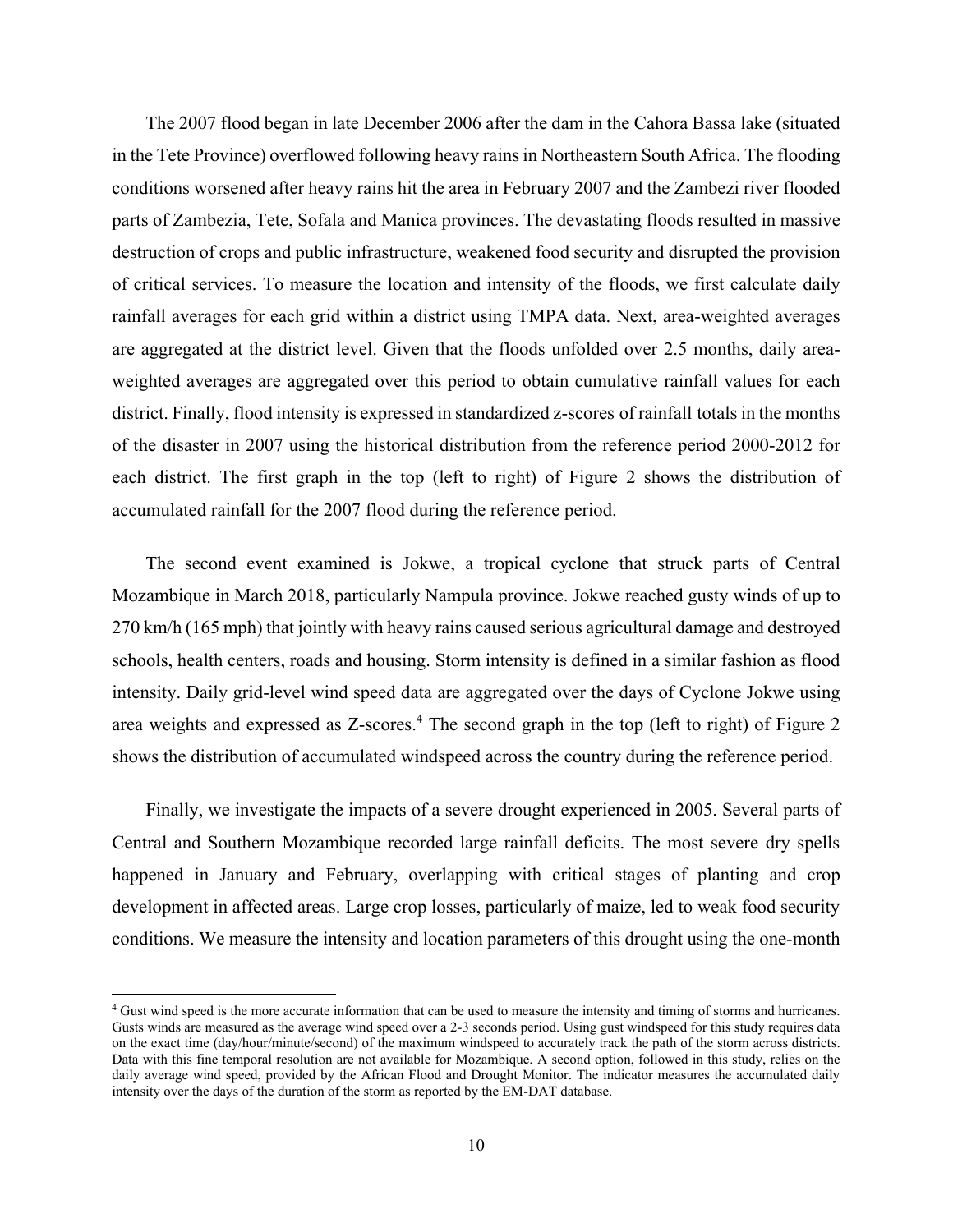Standardized Precipitation Index (SPI) from the AFDM system. The SPI is calculated using data from the bias-corrected TMPA and hybrid observational reanalysis,<sup>5</sup> including data from 1950 to 2015. The SPI-1 is defined across districts and over time following an aggregation and standardization process analogous to the one employed for the rainfall and windspeed Z-scores. For ease of interpretation, the SPI district-level Z-scores are multiplied by negative -1 to invert the scale.<sup>6</sup> The graph at the bottom of Figure 2 shows the distribution of the SPI during the period of reference.

#### **3. Results**

l

#### *3.1 Household consumption and poverty status*

Evidence available in the literature illustrates the high levels of income and consumption variability in risky agricultural contexts (Dercon 2002). We first focus on the effects of exposure to each of the three weather shocks on food and total per capita consumption, a traditional measure of household monetary welfare. Since subsistence farming is widespread across Mozambique, the variable used to measure household food consumption includes not only the actual expenditures incurred in purchasing food items, both for food eaten at home and outside, but also selfconsumption. Consumption from gifts and wages in-kind is also included in the calculation of the consumption aggregate. Consumption levels are valued using price data obtained from surveys of local markets that were fielded around the same time as the household survey. As noted above, all specifications include districts fixed effects, year fixed effects, agricultural growing cycle fixed effects, gender fixed effects (for individual-level regressions), and control variables such as age and urban status.

The first set of results of the triple difference estimation (equation 1) is presented in Table 1. The coefficients are expressed as the effect on the dependent variable of a change of one standard deviation in the shock intensity measure (Z-score). One interesting pattern in the findings is that the three shocks pushed exposed households to cut back on their food consumption – all the point

<sup>&</sup>lt;sup>5</sup> Bias-correction and hybrid observational reanalysis methods are widely used to improve the accuracy of satellite data products by matching the moments of satellite observations with station observations where both types of data are available.

<sup>&</sup>lt;sup>6</sup> Negative SPI indicates lack of precipitation, thus, a negative SPI with a large absolute value is associated with a more severe drought intensity. In order to be consistent with the other disasters interpretation (interpreting our coefficients as the impact of disasters as intensity increases) we multiplied the intensity by -1.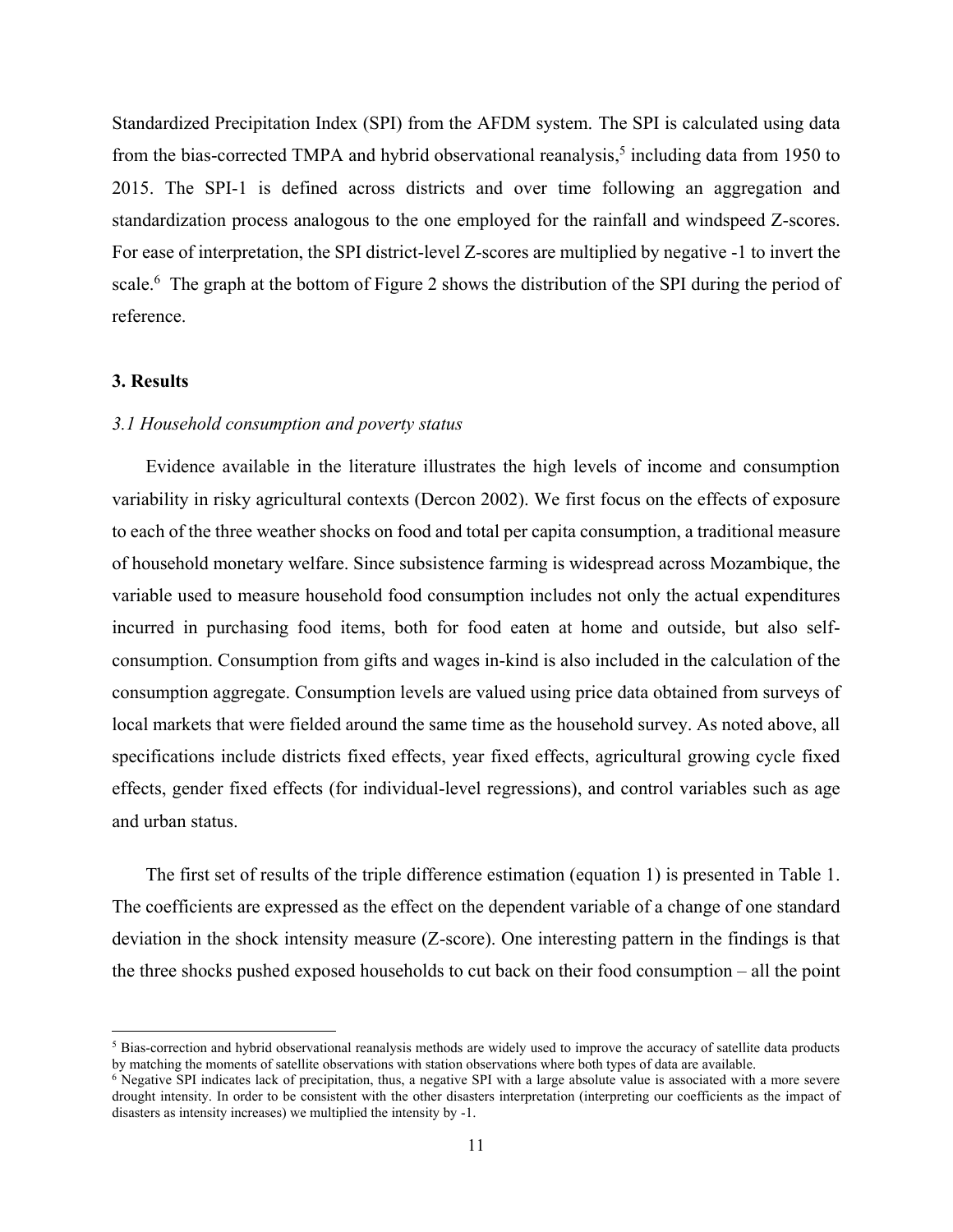estimates of  $\beta_1$  in columns 1, 3 and 5 are negative but two out of the three are statistically significant. The size of the impacts also indicates that the negative effects are quantitatively meaningful. Daily food consumption per capita fell by 1.85 meticais (corresponding to 24.8% of the median value at baseline) among households exposed to a one standard deviation of the shock intensity caused by the 2008 Cyclone Jokwe during the cropping cycle. Similarly, on average, food consumption per capita was 2.3 meticais (31.8%) lower for households hit by the 2005 drought.

Roughly speaking, the decline in food consumption attributed to the shocks translates into a decline of 150 to 200 calories per person per day,<sup>7</sup> enough to deteriorate the nutritional status of individuals at the margin of falling into malnutrition. Related to this, we explore whether food security worsened among households affected by the natural disasters. The outcome variable for this part is a proxy indicator that measures the average number of meals eaten per person per day. The results are in line with the observed decline in food consumption (Table 1, columns 2, 4 and 6). On average, the number of meals fell by 0.72 (2007 floods), 0.21 (Cyclone Jokwe) and 0.13 (2005 drought) by an increase of one standard deviation in the intensity of the shock. With an average baseline value of 3.35 meals per person per day, these effects amount to a reduction in the number of meals that ranges between 3.8% and 21.4%.

The negative effects of extreme weather on total (food and non-food) household consumption per capita are also evident in the data. The results are summarized in Table 2, columns 1, 3 and 5. Cyclone Jokwe and the drought reduced the total level of consumption among affected households by over half (54.8%) (-7.31/13.26) and 21% (-2.83/13.26), respectively, relative to the median consumption at baseline. The decline in consumption brought about by the shocks pushed some households below the poverty line, a threshold that defines the minimum consumption deemed enough to meet the basic food needs and other non-food essential expenditures of the average household in Mozambique.<sup>8</sup> The negative effects are not trivial (columns 2, 4 and 6). The floods led to a large increase in poverty in affected areas, 36 percentage points (66.6%) relative to baseline poverty. Similarly, the drought and the cyclone increased the poverty headcount by 12 and 17.5 percentage points (32% and 22%), respectively.

 $\overline{a}$ 

Using calorie-income elasticities in the 0.2-0.5 range as reported by Strauss & Thomas (1995) and Subramanian & Deaton (1996).

<sup>8</sup> The poverty lines used in the analysis are 9.3 meticais in 2002/03 and 18.8 meticais in 2008/09 (World Bank 2018b).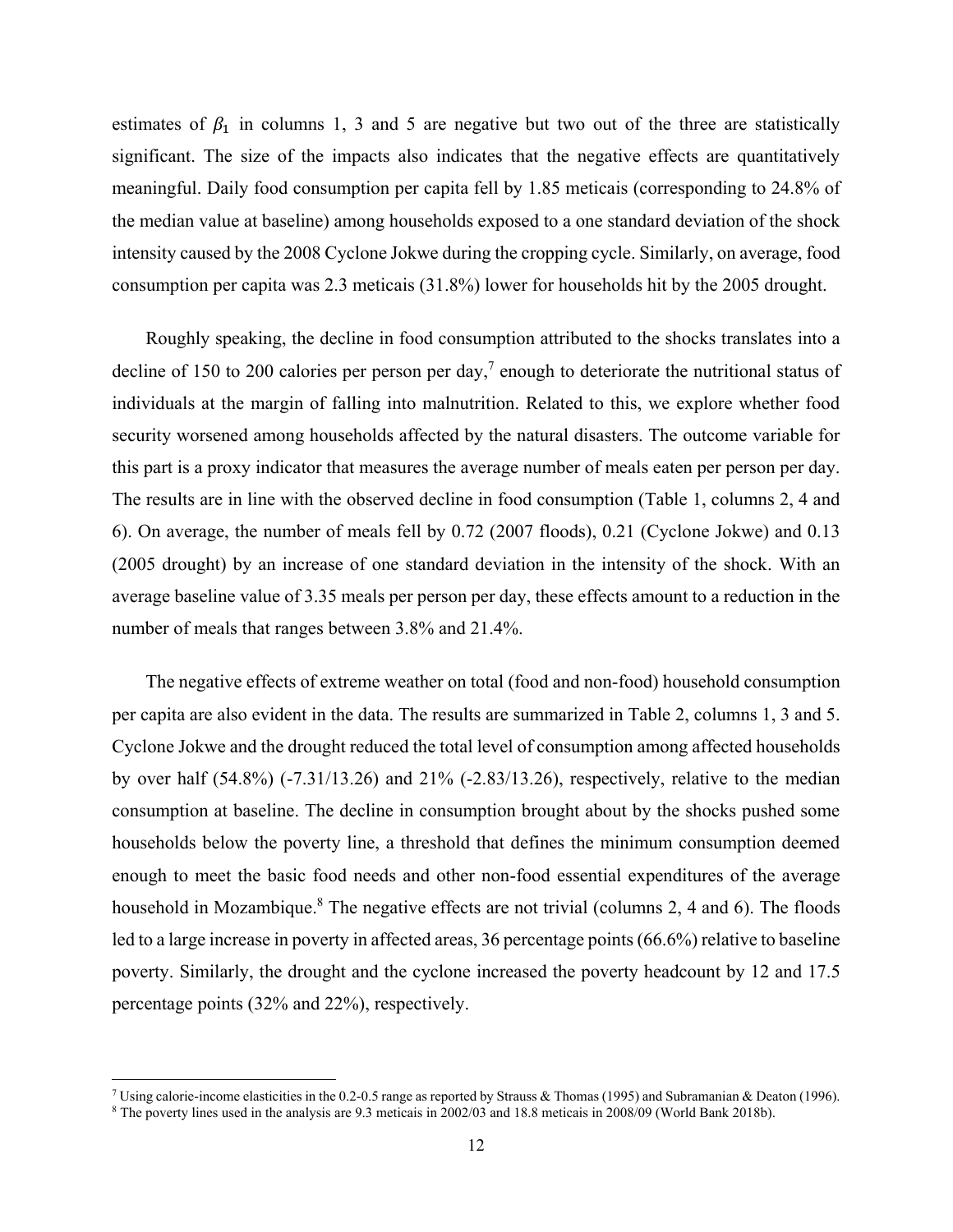#### *3.2 Human capital*

The analysis now turns the attention to the impacts of the three natural disasters on proxy determinants of human capital accumulation such as school participation and morbidity among children 5 to 17 years old. The first outcome variable is a binary indicator that measures regular school attendance for the two-week period preceding the household interview. The results are summarized in Table 3 and are presented for the entire group of children as well as split into two age groups (5 to 11 and 12 to 17) to investigate possible differences in impacts across children in primary and secondary school ages.

Results for the floods and the cyclone show large negative effects. Overall, children from households located in areas flooded overlapping the time of the cropping cycle were on average 8.3 percentage points less likely to attend school regularly relative to the comparison children (Table 3, column 3). With an average enrollment of 87.9% at baseline, this impact translates into a reduction of 9.4%. As shown in column 1 of Table 3, children ages 5 to 11, who are expected to be enrolled in primary education, bore the heaviest burden. Their attendance rates fell by 19.2 percentage points (20%). These impacts are in line with the direction –and even size– of the effects attributed to the cyclone. Children 5-17 years old from areas in the path of the storm during the relevant agricultural cycle are on average 8.6 percentage points (9.7%) less likely to go to school (Table 3, column 6). Yet, in contrast to the distribution of impacts attributed to the floods, the school attendance rates of children from both age groups dropped by 10-12 percentage points  $(10.4\% - 14.8\%)$ .

The effects of the drought on school attendance are not even across age groups. On one hand, primary school age children located in areas affected by the drought are found to attend school less regularly, on average, by 3.6 percentage points (3.75%) (Table 3, column 7). On the other hand, older children in the same areas increased their school attendance (8.8 percentage points or 11%) when compared against the school attendance trend for control children (Table 3, column 8). Since the impact coefficients are obtained from reduced-form estimation, it is challenging to disentangle the mechanisms driving the changes in opposite direction. However, given the slow onset nature of droughts –in contrast to the fast and often destructive development of cyclones, storms and floods, it is plausible that their effects on school participation are driven by demand-side factors.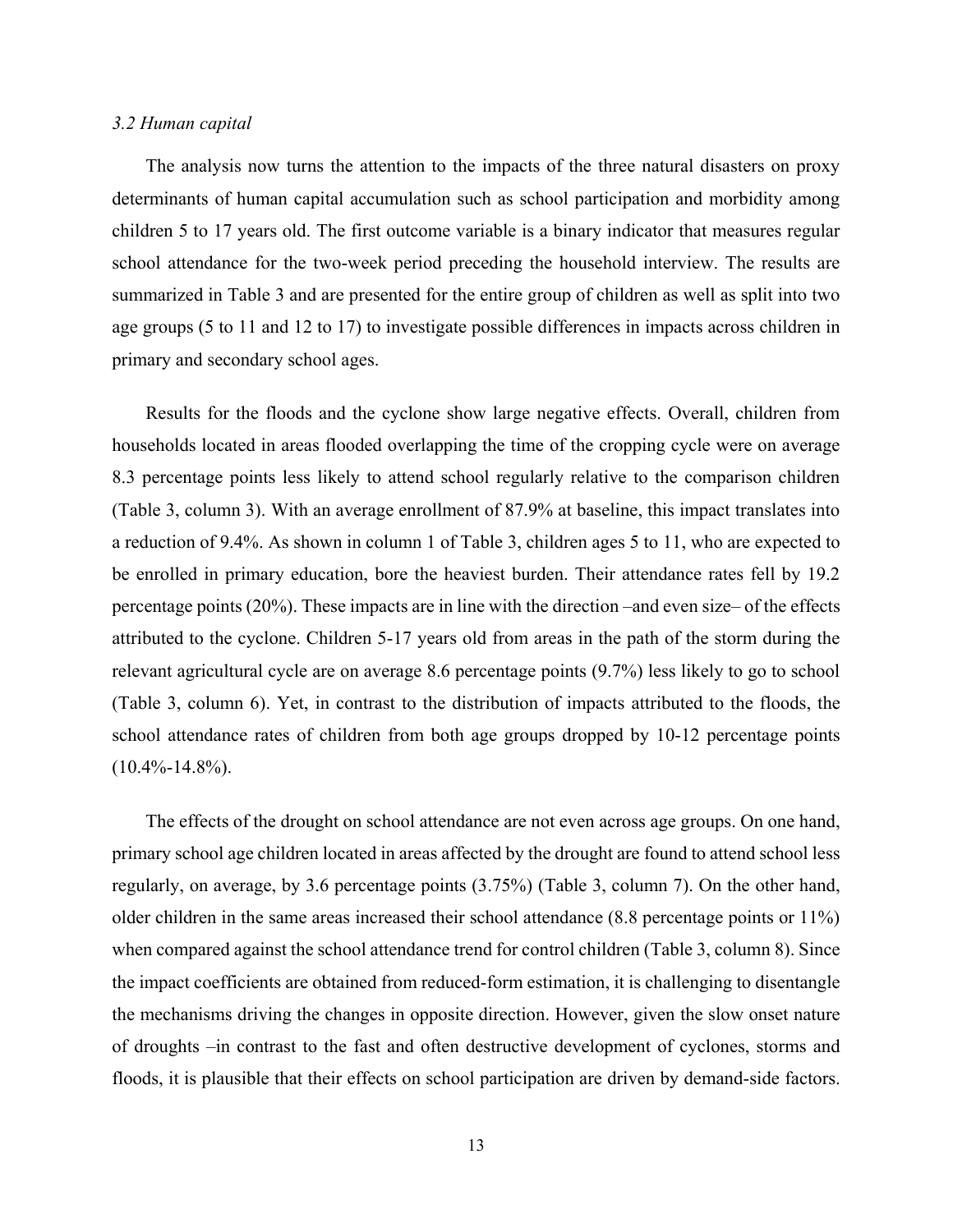One possible hypothesis is that the opportunity costs of attending school fall as the drought unfolds and more people, particularly older children and adults, engage in economic activities, reducing the incentives to withdraw children from secondary school.

The results on health outcomes indicate that natural disasters such as floods can create a breeding ground for increased child morbidity (Table 4). The results discussed above show that households tend to reduce their expenditures in the aftermath of a disaster, including possibly lower consumption of goods and services that improve health (staples, safe water, basic sanitation, preventive and curative health services, etc.). Floods and droughts also weaken health status through more direct channels. Floods, for instance, can potentially increase the communication of water-borne and vector borne diseases. In fact, the findings show that morbidity rates for children 0 to 17 years old increased more than fourfold in flooded areas, as measured by the effect of a standard deviation increase in rainfall (Table 4, column 1). Counterintuitively, we also find that child morbidity fell by nearly half in districts after the 2005 drought (Table 4, column 3). Further analysis is needed to understand what is driving the lower burden of disease in this case.

#### *3.3 Household coping strategies*

Households and individuals are known to engage in various formal and informal strategies to avoid consumption shortfalls caused by risk. They can follow (ex-ante) risk management strategies such as income diversification, namely engaging in activities that have low positive covariance, and income skewing, in other words, opting for lower-risk, lower return activities. Households and individuals can also employ formal and informal strategies to cope with the effects of risks after they materialize (ex-post). These risk coping strategies include informal group-based risk sharing (e.g. mutual insurance arrangements between households such as informal loans, gifts, transfers, labor pooling, children fostering, etc.), self-insurance or precautionary savings (saving income and food or building up assets in good years to buffer consumption in bad years) or attempting to earn extra income during periods of crisis. We examine whether affected households undergoing the hardship brought about by any of the disasters engaged in the following coping strategies: adjustments in the labor supply (extensive margin) of adult members and children, changes in productive and non-productive asset holdings, and informal risk sharing in the form of cash and in-kind transfers from households' networks.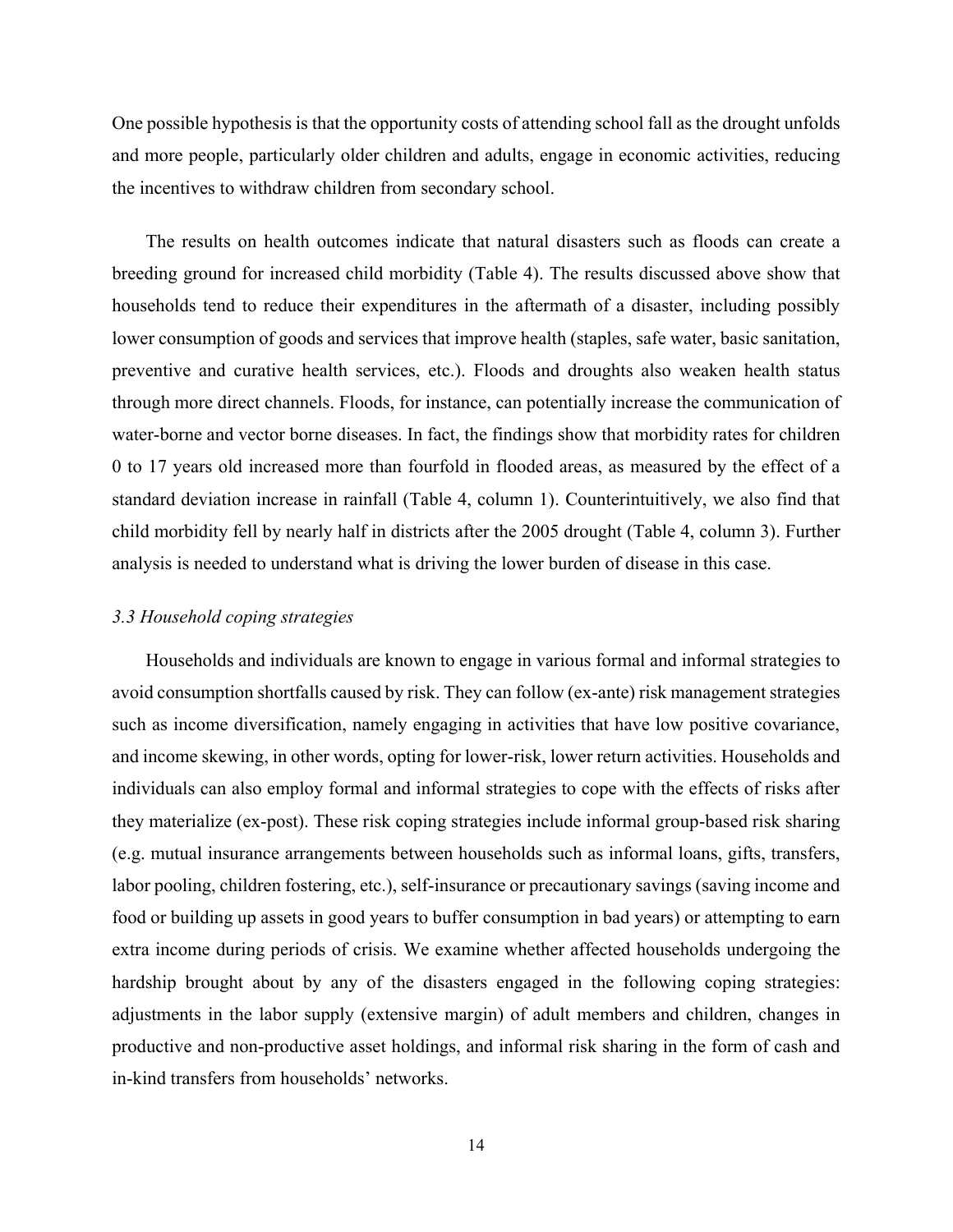Starting with the labor supply response, the results from estimating equation 1 provide an indication that household members, adults and children, are more likely to engage in paid and unpaid work after the disaster (Table 5). The effects are particularly strong in the case of the floods. Individuals 18 to 65 years old are 33 percentage points more likely to be either working or actively looking for work (Table 5, column 1). Younger individuals (ages 5 to 17) also exhibit a remarkably higher participation in the labor market (paid or unpaid work) or in household chores, corresponding to 45.4 percentage points or a fourfold increase relative to baseline values (Table 5, column 2). A similar response is observed among households that were in the path of the cyclone at the time of the relevant cropping cycle. The effects in this case are, however, concentrated among children. Their labor supply increased by 8.7 percentage points (79 percent) (Table 5, column 4).

The findings summarized in Table 6 also reveal the possibility of changes in the ownership of assets among affected households. To explore this, we constructed an asset wealth index based on the asset holdings observed in our sample using principal component analysis. We include the ownership of the following assets: cell phone, stove, TV, fridge, computer, motorcycle, car, telephone, iron, bed, bike and radio. After obtaining the principle component, we further normalize it into an index that ranges from 0 to 100, where 0 stands for having the least amount of assets and 100 means having the most amount of assets. Households affected by the cyclone and the drought show a reduction in the asset wealth index of about one-third in the former (-5.38/15.62) and 18.6% in the latter (-2.91/15.62). These effects are quantitatively large but marginally significant in the statistical sense. It is not possible to disentangle if the reduction in asset ownership that took place in the context of Cyclone Jokwe was driven by the damages caused by the disaster, the need of households to sell off some assets (e.g. productive assets, livestock, etc.) or both. However, in the case of the drought, a phenomenon with far less direct destructive power on assets (except on livestock), it is more plausible to think that households undergoing the hardship triggered by the disaster had to deplete some of their assets to avoid a larger drop of their consumption.

Finally, the results point to an increase in the movement of transfers flowing into households from affected areas, possibly signaling risk sharing between members of informal mutual insurance pools. The outcome indicator for this part of the analysis is a binary variable that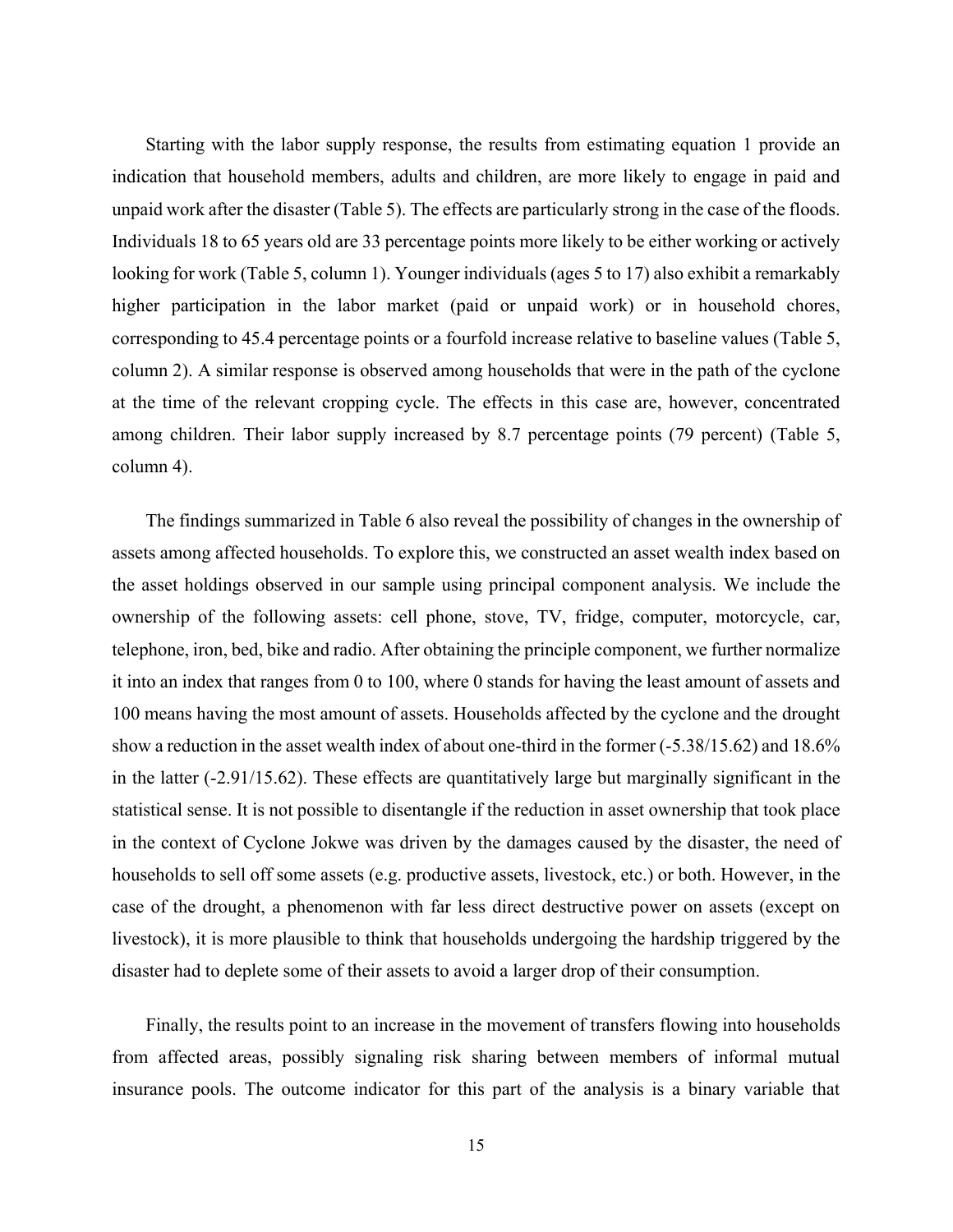identifies households that report receiving transfers (e.g. gifts or loans) from other households.<sup>9</sup> The magnitude of the increase is particularly strong after Cyclone Jokwe. The point estimates, presented in Table 6, indicate that treated households were almost twice as likely to receive transfers compared to the levels recorded in baseline. This corresponds to an increase of 11.2 percentage points, relative to a baseline value of 12.4%. The receipt of transfers also rose (by approximately 50%) after the drought – the coefficient of interest shows an increase of 6.6 percentage points.

#### *3.4 Food crop prices*

 $\overline{a}$ 

We use data on food prices from markets across the country to investigate both the degree to which prices respond to weather shocks and the extent of the impacts. Agriculture in Mozambique is largely traditional, practiced mostly by smallholders that rely on rainfall for water and have low input utilization and technology adoption. Hence, extreme weather is expected to disrupt crop yields, triggering supply- and demand-side effects in food markets. Moreover, the livelihoods of rural households are largely linked to crop performance either for self-consumption or market transactions. Food price volatility also matters for urban dwellers, the majority of which are net buyers. Even in rural areas most farmers tend to be net buyers of food (Baez et al 2018). While the overall perception is that weather shocks are inflationary, the direction of the change is an empirical matter since the supply and demand effects are expected to push food prices in opposite directions.

We focus on maize prices for several reasons. First, maize is the staple most widely produced and marketed. Data from 2015 show that about 72.5% of farmers cultivated maize. Maize production represented 77% of the domestic production of cereals during the period 2010-2015. Second, maize yields are highly determined by weather conditions. The total production in a given year is a function of the timing and quantity of rain. Third, maize constitutes a significant part of the Mozambican diet. While an average household in Mozambique spends nearly 25% of its food budget in maize, this budget share is higher among rural households. Because of the limited availability of storage (within season and inter-annually) and other inventory smoothing

<sup>&</sup>lt;sup>9</sup> The survey does not ask any information (geographic location, family or ethnic ties, etc.) about the households and the motives for the transfers.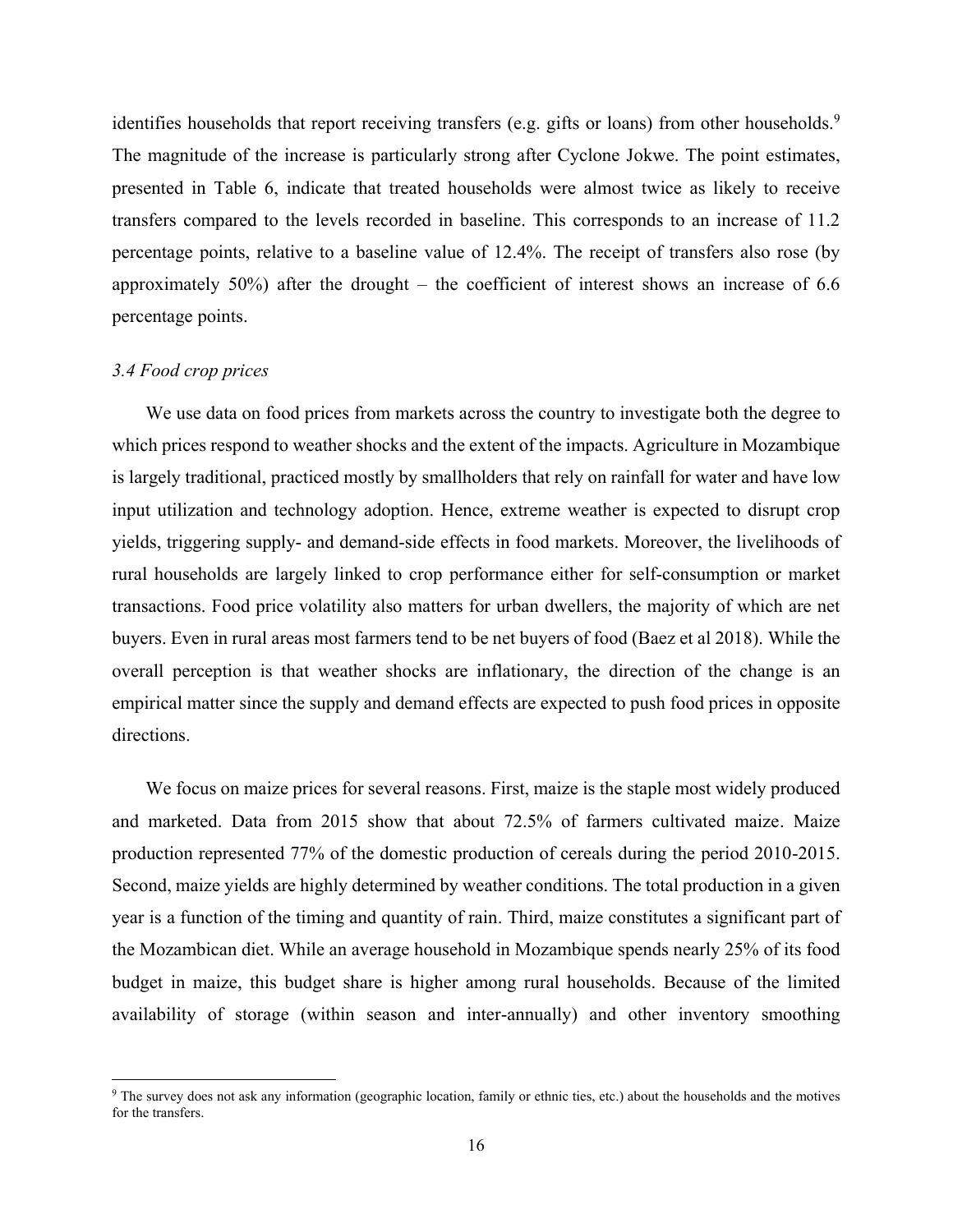mechanisms, most of the crop that is commercialized (around 20% of the total output) is sold shortly after harvest. Therefore, maize prices show strong seasonal variation due to the timing of the production cycle, usually peaking between December and March. Transaction costs between markets are considerable (World Bank, 2018a).

Results of the month-price effects ( $\gamma_m$  in equation 2) are presented in Figure 3 and Table 7. Overall, the findings indicate that maize prices in markets close to affected areas are very sensitive to the occurrence of weather shocks. Yet, the direction and persistence of the effects depend on the weather shock and the timing of the event with respect to the crop cycle. In the case of the drought in 2005, the findings show that prices begin to rise as the shock unfolds following the harvest season and peak at month 9, increasing by 78.9% per a reduction of a standard deviation in the precipitation index. After this, the inflationary effect begins to dissipate. However, a year after the onset of the drought, maize prices remained 29.3% higher in markets within a 50 kilometer radius from affected villages compared to markets in areas less or not affected. The upward trend for the price effects associated to Cyclone Jokwe (2008) is quite similar although the increase in maize prices starts to level off and reverse earlier.

The pattern of the effects associated with the floods in 2007 is the opposite. The point estimates show a reduction in maize prices of up to 46.9% in affected areas during the first three months following the disaster. This interval of time overlaps with the lean season in affected areas, a period where the demand-side effects brought about by the shock are likely strongest. The results show that the deflationary pressure starts to dissipate as the harvest season progresses and the supply-side effects begin to take effect.

#### **4. Robustness Analysis**

This section presents results of tests performed to check the robustness of the main findings. One of the threats to the internal validity of the study lies with the definition of treatment, namely the triple interaction (*Shock* x *After* x *Growing Cycle*), which may be capturing changes in the outcomes of interest caused by factors other than the weather anomalies, or simply a spurious relationship. The lack of comparable household surveys to measure the outcome variables for at least two data points over a pre-shock period forbids testing the identifying assumption of common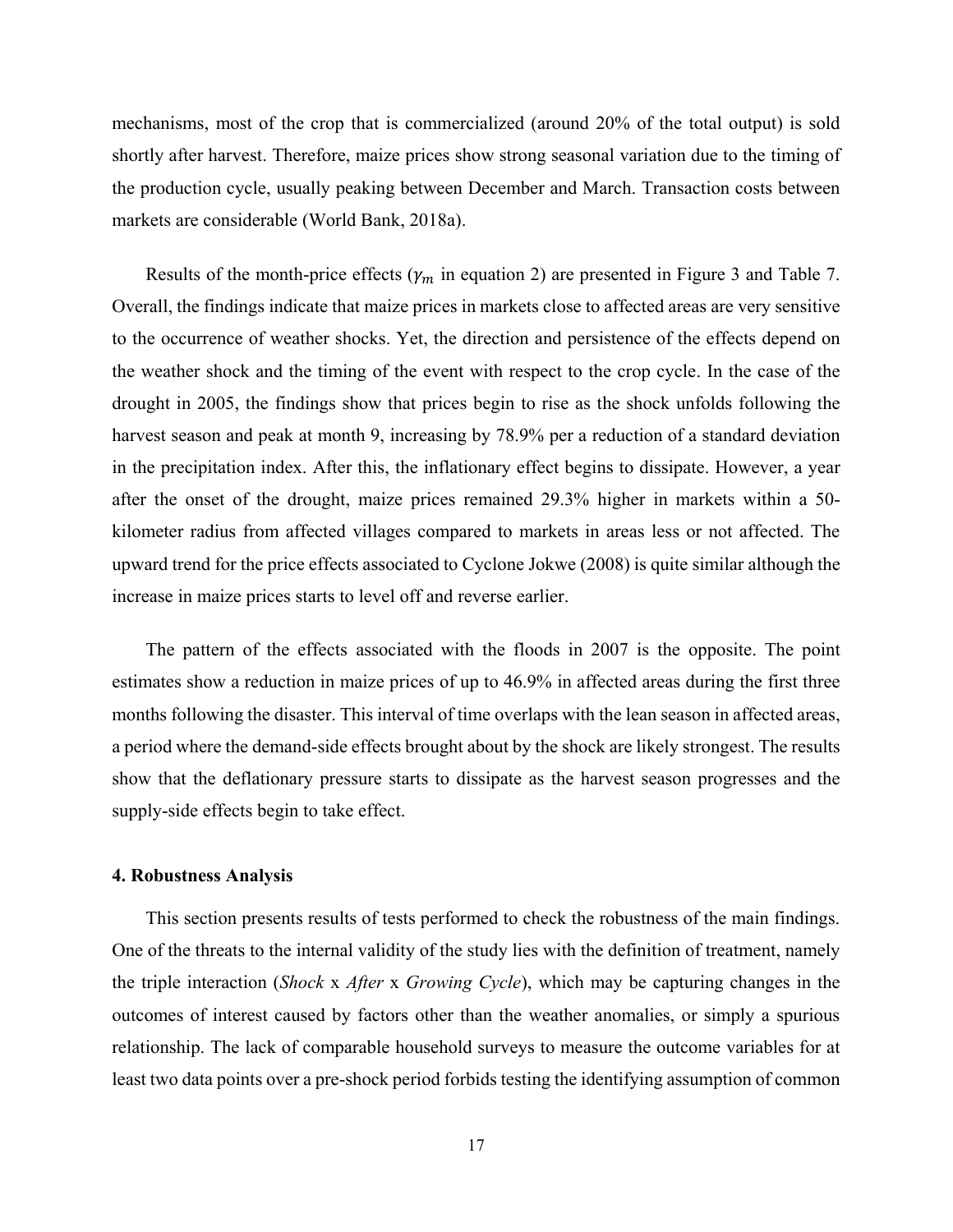trends. While not a substitute for that test, we performed a series of placebo checks to assess the robustness of the findings to the definition of treatment. The placebos consist of re-estimating the empirical model of equation 1 using "fake" treatments that were generated by randomly shuffling the spatial location of the disasters. These "fake" treatments were performed 100 times for each of the three natural disasters. The results of this robustness checks show that, on average, only around 5% of the point estimates of the triple difference parameter are statistically significant and have the same sign as those obtained using the "true" geographical location of the shocks. Figure 4 illustrates the results of these pseudo-treatments on food consumption per capita, total household consumption per capita and poverty status for each of the natural disasters analyzed. Most of the point estimates from the placebos are not statistically distinguishable from zero.

The regression results of this paper are based on the location of a household at the time of the survey. A concern is the possibility of selective migration, namely that households with certain characteristics (for instance, higher incomes or expenditures, more parental education, larger extended networks, etc.) were systematically more or less likely to move out of affected areas after the weather shocks but before the survey was in the field. This would hinder the comparability of the treatment and control groups before and after the shock, creating a potential bias in the estimates. Several steps were followed to assess the extent and consequences of non-random migration. First, the evidence in the sample suggests that the three events are indeed associated with the probability to migrate (Table 8). The direction of the effect, however, varies across them. Whereas households from areas affected by the floods and Cyclone Jokwe reported to be less likely to migrate, those from treatment areas surveyed after the drought were more likely to change their place of residence after the shock.<sup>10</sup> Overall, however, the share of migrant households in the sample is small  $(2.5\%)$ .

In a second step, we compared non-migrants and migrants at baseline on a range of observable characteristics arguably related to household well-being (consumption, education, assets, etc.). On average, migrant households are better off than non-migrants, something that could potentially lead to an upward bias in the estimates of  $\beta_1$ . To address this issue, we reclassified all households that lived elsewhere during and after the shocks as residing in affected areas. Recoding these

l

<sup>&</sup>lt;sup>10</sup> The direction of these effects is in line with findings from previous literature (Baez et al. 2017b).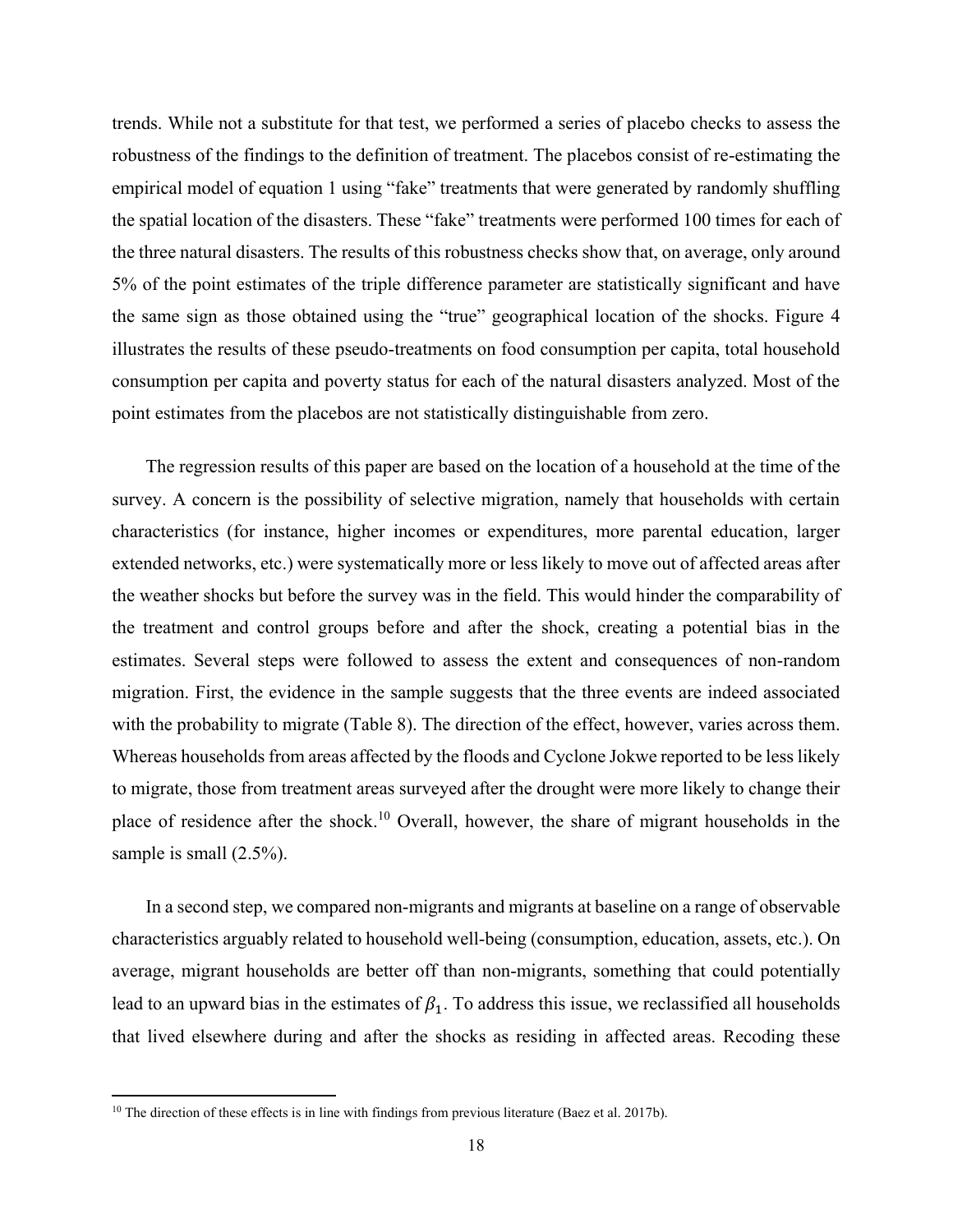control units of analysis as treated households is a conservative way to bound the direction of the main regression results because some of the households that moved in the post-shock period may have in fact lived in non-affected areas. Table 9 summarizes the effects on food and total household consumption per capita and poverty status estimated on this modified sampled.<sup>11</sup> All the findings hold (qualitatively and quantitatively) after the regressions are re-estimated on a sample where migrant households are reclassified as non-migrant units of analysis.

Finally, we exploited a different natural experiment as an additional robustness check. This natural experiment is generated by the severe floods that affected Zambezia, Nampula and Niassa provinces in central and northern Mozambique in early 2015. Weeks of heavy rainfall in December 2014 and January 2015 caused several rivers to swell, flooding several parts of districts in these provinces. The floods inflicted significant damage to crops as well as to public and private infrastructure, including roads, bridges, schools, health centers, telecommunication networks and housing. On January 12, 2015, the Government of Mozambique declared an institutional red alert for the affected areas of the country.

We run the triple difference model specified in Equation 1 to investigate if the negative effects identified for the floods in 2007, Cyclone Jokwe 2008 and the droughts in 2005 are observed again among the population exposed to a natural disaster that occurred a few years after. The empirical model for this event is implemented using data from the IOF survey 2014/15. Given the timing of the 2015 floods, we use as baseline the first wave of the survey (collected between August and October 2014) whereas the third wave (collected between May and July 2015) provides the post shock data point. Given the spatial part of the source of variation used for identification (*Shock* x *Cycle*), this analysis uses the cross-sectional rather than panel nature of the data.<sup>12</sup> The results, summarized in Table 10, show that the floods in 2015 also led to short-term negative impacts that resemble the direction of the effects identified in the base models. The only exception is a positive point estimate for the effect on consumption per capita although this happened along with an increase in the overall poverty rate. A closer look at the data reveals that the average increase in consumption in the treated districts was largely driven by a large increase in consumption for

l

<sup>&</sup>lt;sup>11</sup> Results from the other outcomes are available from the authors upon request.

<sup>&</sup>lt;sup>12</sup> Household fixed effects estimation requires within-household variation of shock intensity over quarters. There is almost no variation of this short variation in the sample used for this analysis since there are only a few households that migrated between affected and non-affected districts in the period from Q1 to Q4.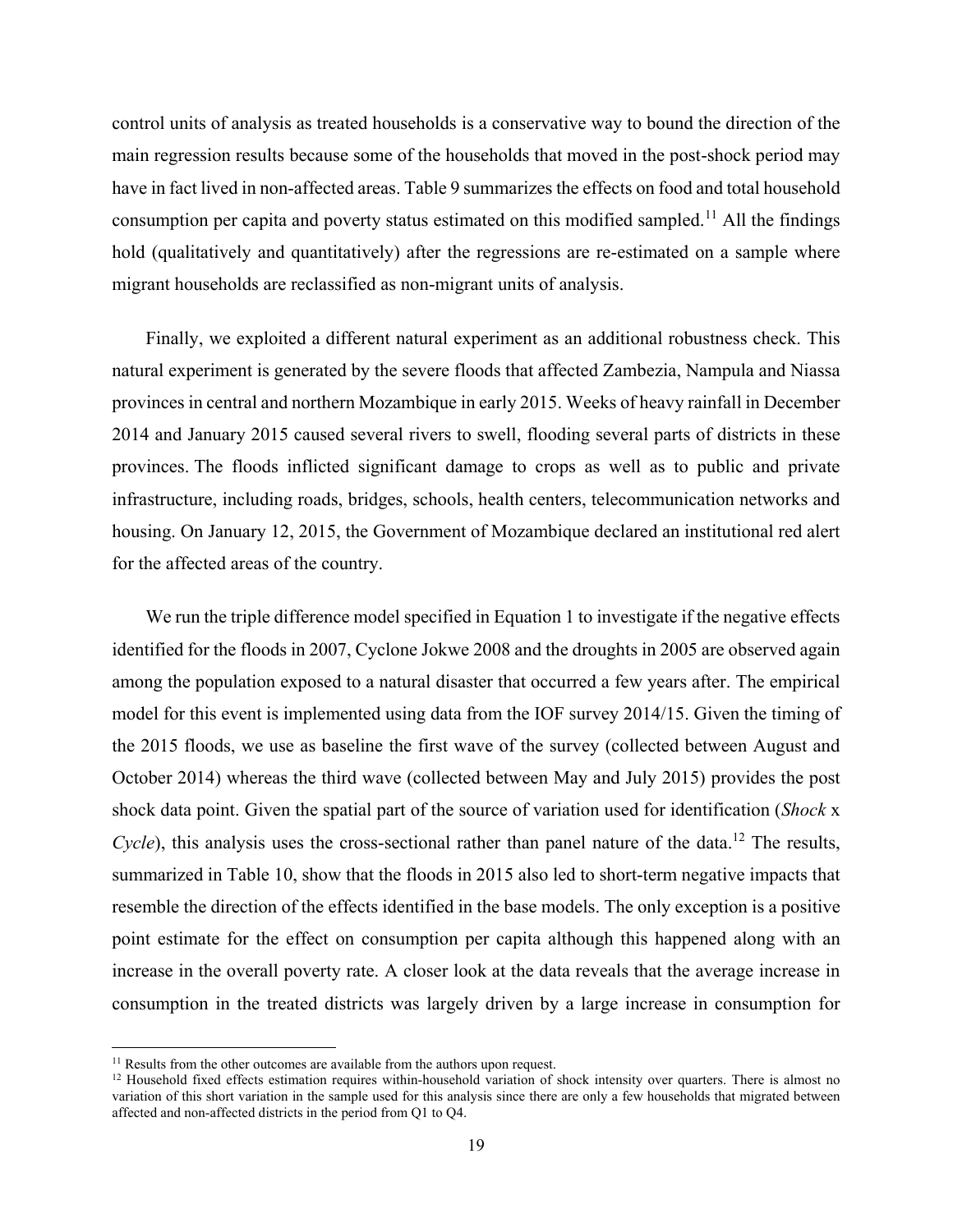households in the top (7th and 8th) deciles of the pre-shock distribution, something that requires further inspection.

#### **5. Conclusions**

Risk is an inherent aspect of day-to-day daily lives, particularly so for societies that rely largely on agriculture for their livelihoods. Few other sectors are as exposed or vulnerable to a wide array of shocks ranging from natural disasters, erratic rainfall, extreme temperatures, pests and diseases, and crop failure, among other risks. The projected scenarios of climate change will only exacerbate these risks and the stress that they place on agricultural systems. This paper empirically investigates the short- and medium-term consequences of three types of natural disasters (floods, cyclones and droughts) in Mozambique on proxy variables of household welfare (consumption, food security and poverty status), human capital accumulation (school attendance) and household coping responses (labor supply, management of basic productive and nonproductive assets and group-based risk sharing). Looking at three spatially and temporarily independent weather shocks for the same population and economic context allows testing the external validity of the empirical relationship between weather risk and household well-being, which is often based on studies that look at one natural disaster in isolation.

The findings show that household welfare is systematically affected by different types of natural disasters. Affected households are consistently found to cut back on basic consumption of food, non-food expenditures and even durable goods. The effects are not trivial. Reductions in food consumption, for instance, are in the order of 25-30% range, raising the risk of food insecurity. Households also reduce consumption on items beyond food. Total consumption per capita of households in the direct area of influence of the drought in 2005 recorded an average decline of 21%, increasing the poverty headcount by 12 percentage points. In disentangling the mechanisms at play, we show that food prices (proxied by prices of maize, the most important staple) exhibit higher volatility in markets geographically close to the most affected areas.

Children's human capital accumulation is also at risk. The empirical findings show that children 5 to 17 years old from households located in areas flooded in early 2007, overlapping the time of the cropping cycle, were on average 8.3 percentage points less likely to attend school regularly relative to the comparison children. Although the empirical strategy and data used in this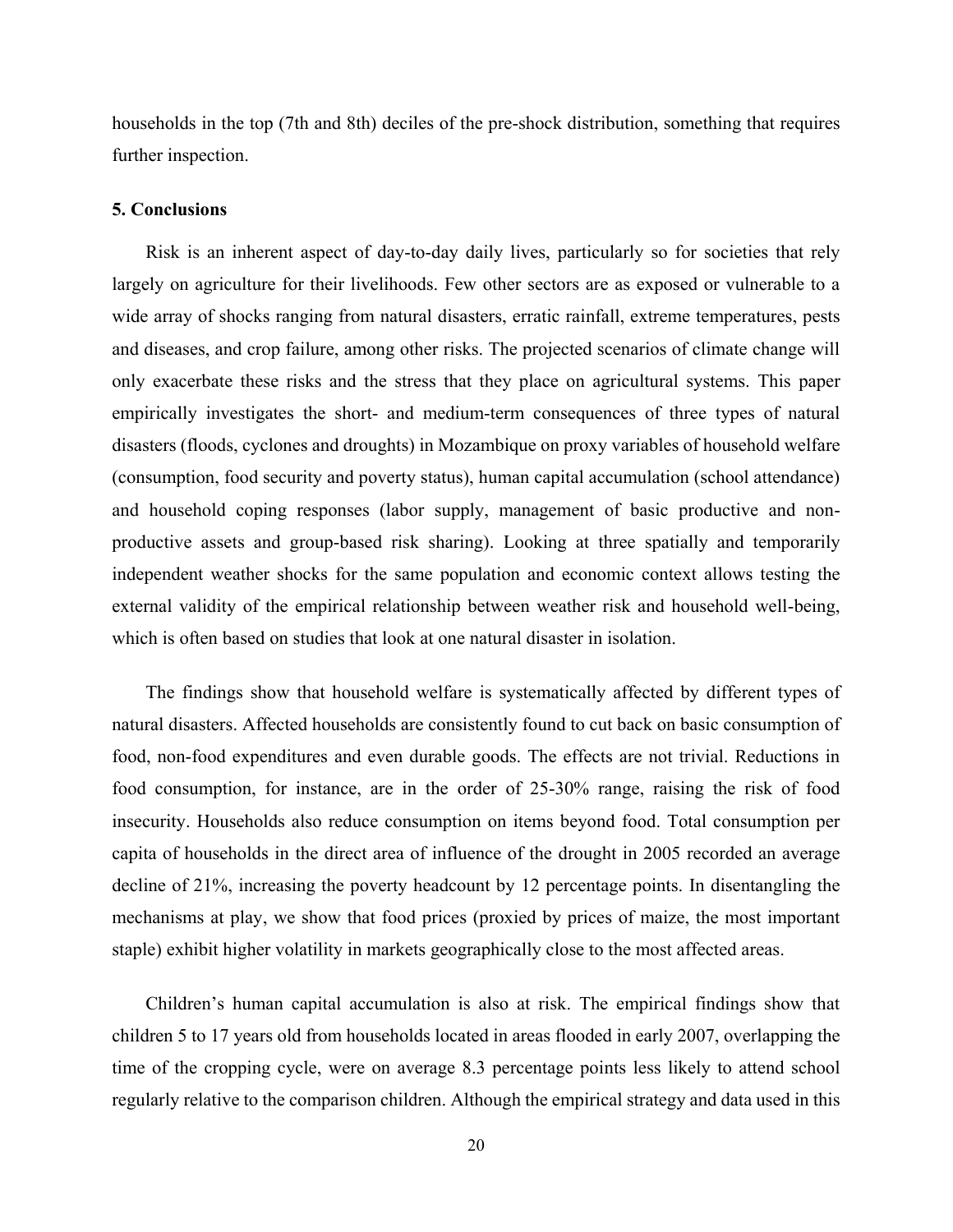study do not allow teasing out whether demand- and/or supply side factors are behind the reduced school participation, the negative effects on attendance causally related to the drought hint at household risk coping motives as a key driver. An examination of health outcomes for children also indicates that floods increase the burden of disease. Morbidity rates for this group rose steeply, increasing by more than fourfold in districts flooded in 2007 during the cropping cycle.

Households adopt other risk coping strategies that entail partial protection in the aftermath of the shock at the cost of reduced income growth in the future. Tracking changes on a composite measure of wealth based on basic productive and non-productive assets, we find evidence of asset depletion among affected households. The fact that the drop in the wealth index is also seen among households affected by the 2005 drought, a phenomenon characterized by having limited direct damage on physical assets (except livestock), suggests that the need to sell some assets may have been the main mechanism at play.

The evidence of this paper indicates that strong and repeated uninsured climate risks will not only have sizable welfare effects in the short term but also set the most vulnerable households in lower income trajectories. Three overarching objectives could guide policy to increase resilience in this context. First, it is necessary to increase (ex-ante) the protection of households to reduce the probability and size of bad outcomes. That protection can arise from investments in services required to build human capital and public capital such as increased provision of education, water, immunization, transportation, communications and information, including early warning systems. A second objective is to address market failures that undermine the functioning of critical markets for risk management in agricultural settings, including markets for inputs, outputs and viable credit and insurance mechanisms. Finally, considering that the frequency and severity of shocks is projected to increase, ensuring minimally acceptable standards of living during crises hinges on the availability of scalable safety nets.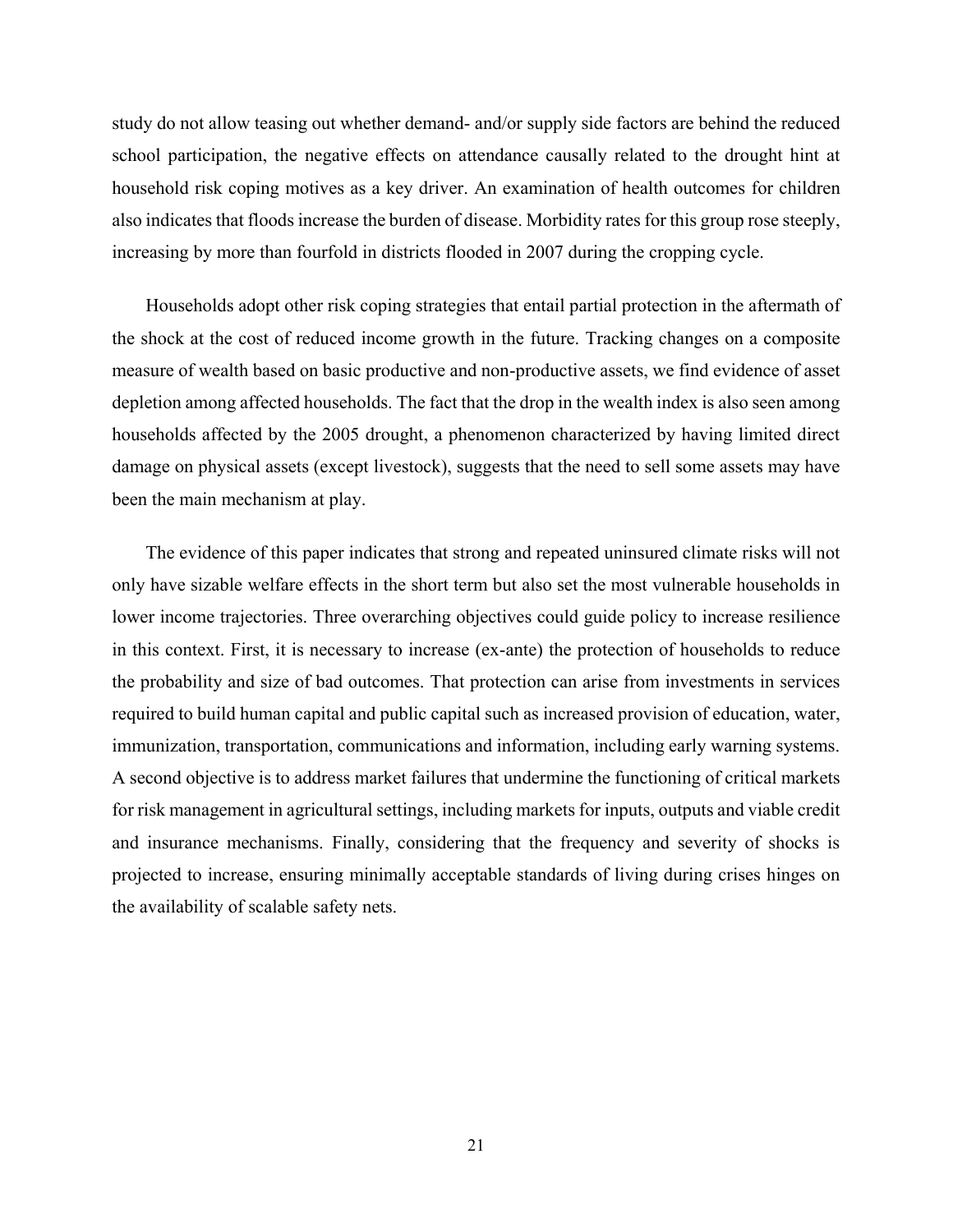#### **References**

Alderman, H., J.R. Behrman, V. Lavy, and R. Menon (2001). "Child Health and School Enrollment: A Longitudinal Analysis." *Journal of Human Resources*: 36 (1), 185-205.

Alderman, H., J. Hoddinott, and B. Kinsey (2006). "Long Term Consequences of Early Childhood Malnutrition," *Oxford Economic Papers*: 58 (3), 450-474.

Baez, J., G. Caruso and H. Pullabhotla (2018). "Who Wins and Who Loses from Staple Food Price Spikes? Welfare Implications for Mozambique", Policy Research Working Paper, 2018, WPS 8612, World Bank.

Baez, J., G. Caruso and C. Niu (2017a). "Tracing Back the Weather Origins of Human Welfare: Evidence from Mozambique", Policy Research Working Paper, 2017, No. WPS 8167. World Bank.

Carter, Michael R., and Travis J. Lybbert. "Consumption versus asset smoothing: testing the implications of poverty trap theory in Burkina Faso." *Journal of Development Economics*, 99.2 (2012): 255-264.

Caruso, G. (2017). "The Legacy of Natural Disasters: The Intergenerational Impact of 100 Years of Natural Disasters in Latin America." *Journal of Development Economics*, 127(C): 209-233.

Currie, Janet and Maya Rossin-Slater. 2013. "Weathering the Storm: Hurricanes and Birth Outcomes." *Journal of Health Economics*, 32(3): 487-503.

Frankenberg, E., J.P. Smith, and D. Thomas (2003). "Economic Shocks, Wealth, and Welfare." *Journal of Human Resources*: 38(2), 280-321.

Hoddinott, J. and B. Kinsey (2001). "Child Growth in the Time of Drought." *Oxford Bulletin of Economics and Statistics*: 63 (4), 409-436.

Index for Risk Management - INFORM (2016). "Index for Risk Management: Results 2016". Inter-Agency Standing Committee Task Team for Preparedness and Resilience and the European Commission.

Maccini, S. and D. Yang (2009). "Under the Weather: Health, Schooling, and Socioeconomic Consequences of Early-Life Rainfall." *American Economic Review*, 99(3): 1006-1026.

Morduch, J. (1995) "Income smoothing and consumption smoothing." *Journal of Economic Perspectives* 9.3: 103-114.

[Salazar-Espinoza, C., Jones, S. and F. Ta](https://www.sciencedirect.com/science/article/pii/S0306919215000238#!)rp (2015). "Weather shocks and cropland decisions in rural Mozambique", *[Food Policy](https://www.sciencedirect.com/science/journal/03069192)*, [Volume 53,](https://www.sciencedirect.com/science/journal/03069192/53/supp/C) May, Pages 9-21.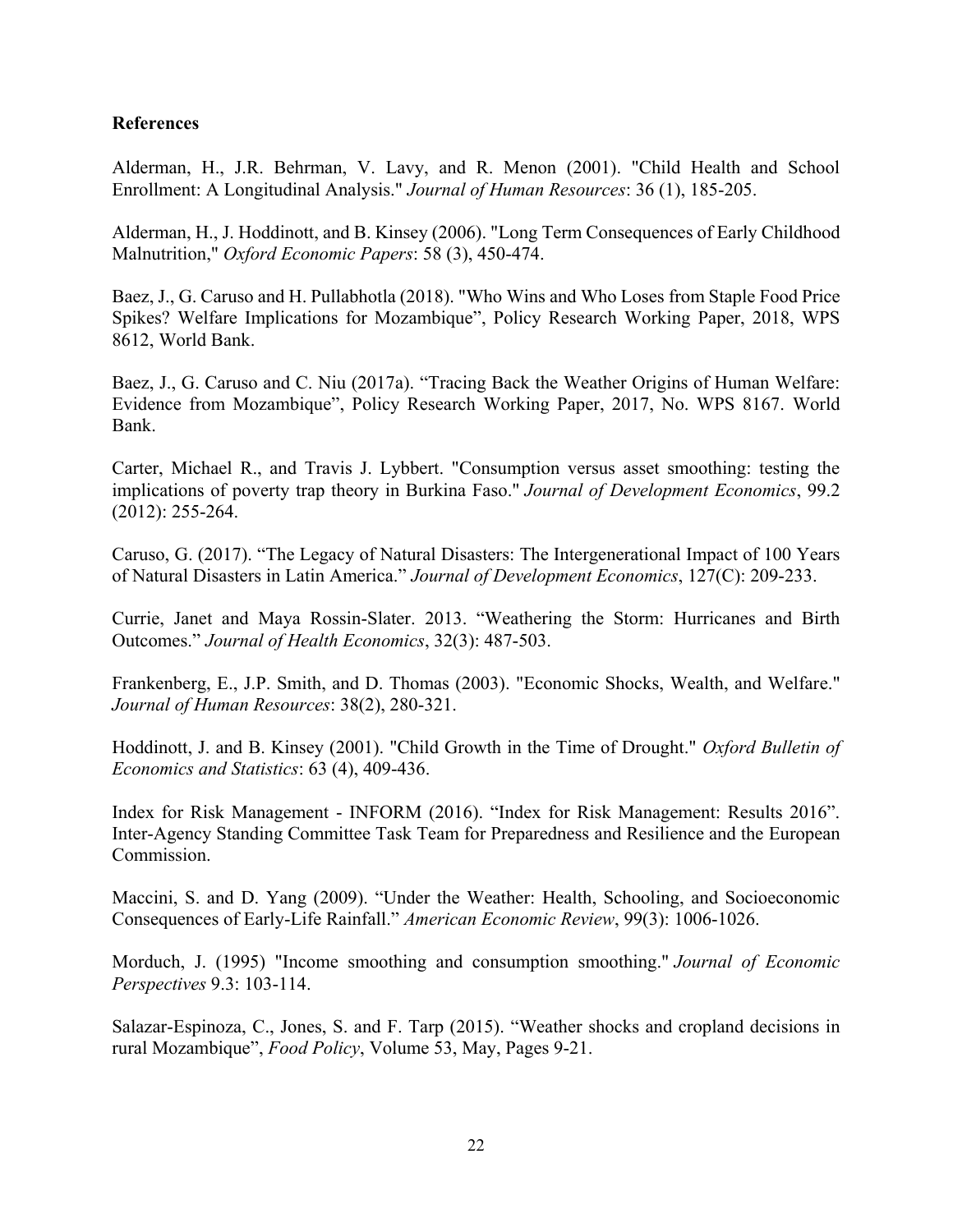Shah, M. and B. Steinberg. (2017). "Drought of Opportunities: Contemporaneous and Long-Term Impacts of Rainfall Shocks on Human Capital." *Journal of Political Economy*, 125(2): 527-561.

Strauss, J. and D. Thomas (1998). "Health, Nutrition, and Economic Development." *Journal of Economic Literature*: 36 (2): 766-817.

World Bank (2018a). "Mozambique Food Market Monitoring and Resilient Agriculture Planning", Policy Report, Washington D.C.

World Bank (2018b). "Strong but not broadly shared Growth – Mozambique poverty Assessment", Policy Report, Washington D.C.

Zimmerman, F. and M. Carter (2003). "Asset smoothing, consumption smoothing and the reproduction of inequality under risk and subsistence constraints." *Journal of Development Economics*, 71.2: 233-260.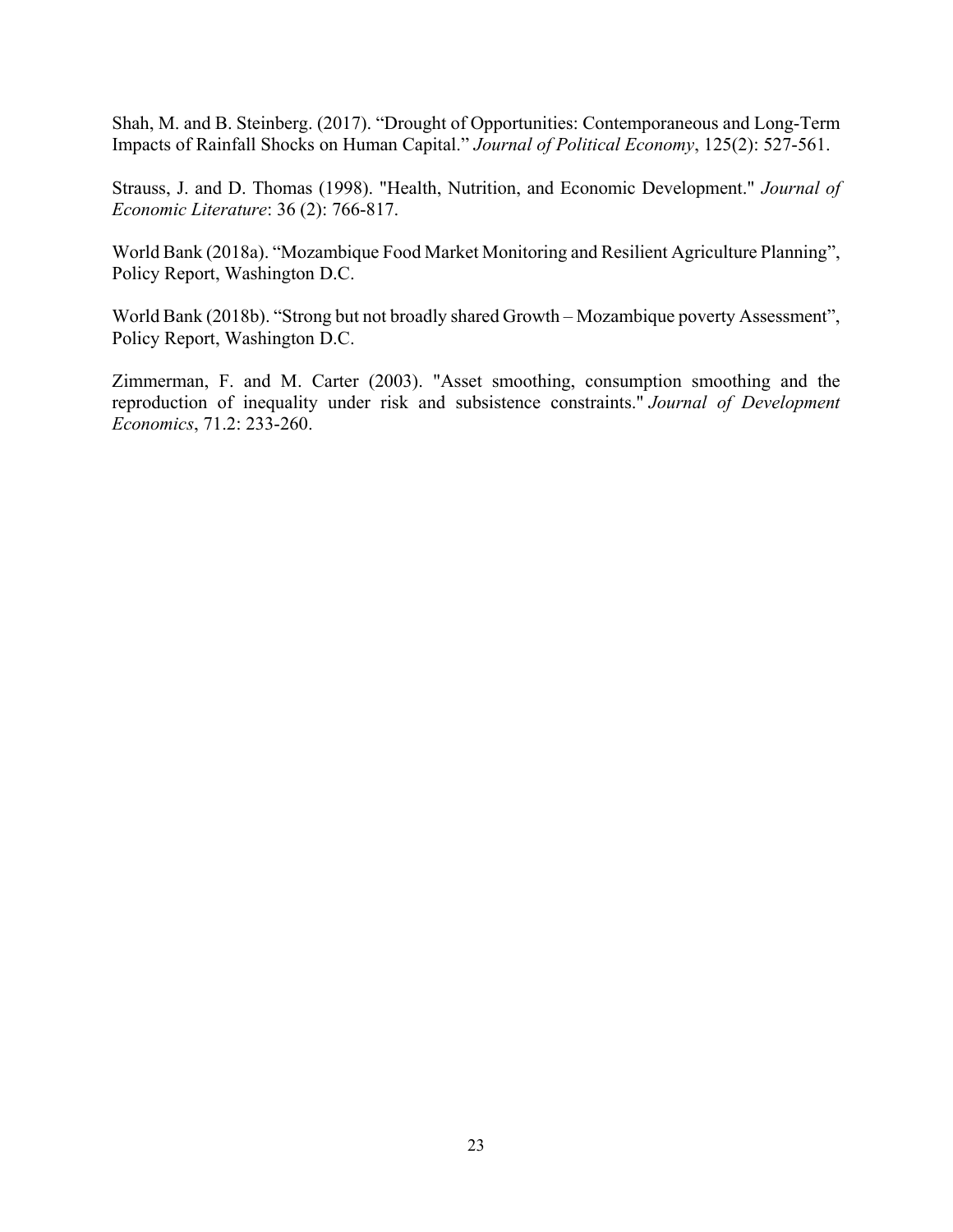|                               | <b>Floods (2007)</b> |             | Cyclone Jokwe (2008) |             | Drought (2005) |             |  |
|-------------------------------|----------------------|-------------|----------------------|-------------|----------------|-------------|--|
| Variable                      | Food                 | Number of   | Food                 | Number of   | Food           | Number of   |  |
|                               | consumption          | meals       | consumption          | meals       | consumption    | meals       |  |
|                               | (1)                  | (2)         | (3)                  | (4)         | (5)            | (6)         |  |
| Shock x After x Growing Cycle | $-0.794$             | $-0.722***$ | $-1.858***$          | $-0.215***$ | $-2.330***$    | $-0.138***$ |  |
|                               | (0.645)              | (0.015)     | (0.635)              | (0.040)     | (0.695)        | (0.040)     |  |
| Shock x Growing Cycle         | $6.373***$           | 0.130       | 0.980                | $0.815***$  | $-3.302$       | 0.223       |  |
|                               | (0.822)              | (0.097)     | (1.217)              | (0.061)     | (2.166)        | (0.217)     |  |
| Shock x After                 | $-0.076$             | $-0.020$    | $-0.628**$           | $-0.015$    | $-0.018$       | $-0.000$    |  |
|                               | (0.275)              | (0.013)     | (0.274)              | (0.015)     | (0.383)        | (0.014)     |  |
| After x Growing Cycle         | $1.533***$           | $-0.277***$ | 0.504                | 0.029       | $-0.555$       | $-0.158***$ |  |
|                               | (0.425)              | (0.013)     | (0.448)              | (0.029)     | (0.459)        | (0.030)     |  |
| Constant                      | $9.015***$           | $3.179***$  | 7.239***             | $3.522***$  | 8.799***       | $3.193***$  |  |
|                               | (0.318)              | (0.035)     | (0.883)              | (0.031)     | (0.322)        | (0.035)     |  |
| R-squared                     | 0.029                | 0.442       | 0.029                | 0.442       | 0.030          | 0.444       |  |
| Outcome mean at baseline      | 13.266               | 3.355       | 13.266               | 3.355       | 13.266         | 3.355       |  |
| <b>Observations</b>           | 19,453               | 19,453      | 19,453               | 19,453      | 19,453         | 19,453      |  |

**Table 1. Effects of weather shocks on food consumption and number of meals**

Note: Consumption variable defined in per capita terms. Robust standard errors in parenthesis clustered at the district level. Asterisks denote increasing statistical significance: \*p < 0.1, \*\*p < 0.05, \*\*\*p<0.01. Weather shocks defined in standardized zscores of totals in the year of the event using the historical distribution from the reference period 2000-2012 for each district. Parameter of interest given by the triple interaction (Shock x After x Growing Cycle). Other covariates include gender and age of the household head and area of location (urban or rural).

*Source*: World Bank staff calculations using IOF-2002/03, IOF-2008/09, TMPA and NCEP data

|                               | <b>Floods (2007)</b> |            | Cyclone Jokwe (2008) |             | Drought (2005) |            |  |
|-------------------------------|----------------------|------------|----------------------|-------------|----------------|------------|--|
| Variable                      | Total                | Poverty    | Total                | Poverty     | Total          | Poverty    |  |
|                               | consumption          | status     | consumption          | status      | consumption    | status     |  |
|                               | (1)                  | (2)        | (3)                  | (4)         | (5)            | (6)        |  |
| Shock x After x Growing Cycle | 7.483                | $0.360***$ | $-7.313***$          | $0.175***$  | $-2.834**$     | $0.120***$ |  |
|                               | (6.528)              | (0.019)    | (2.727)              | (0.051)     | (1.354)        | (0.041)    |  |
| Shock x Growing Cycle         | $-1.497$             | $0.192*$   | $-2.039$             | 0.125       | 1.396          | 0.012      |  |
|                               | (4.345)              | (0.107)    | (2.778)              | (0.142)     | (3.964)        | (0.266)    |  |
| Shock x After                 | 0.303                | $-0.018$   | 0.443                | 0.004       | 0.764          | 0.025      |  |
|                               | (0.743)              | (0.017)    | (0.735)              | (0.015)     | (0.878)        | (0.021)    |  |
| After x Growing Cycle         | $10.257***$          | $-0.028*$  | 2.474                | $-0.092***$ | 0.042          | $-0.022$   |  |
|                               | (3.919)              | (0.015)    | (1.740)              | (0.026)     | (0.987)        | (0.027)    |  |
| Constant                      | $11.236***$          | $0.542***$ | $9.097***$           | $0.677***$  | $10.659***$    | $0.565***$ |  |
|                               | (0.949)              | (0.037)    | (1.473)              | (0.102)     | (0.870)        | (0.031)    |  |
| R-squared                     | 0.063                | 0.142      | 0.063                | 0.142       | 0.063          | 0.144      |  |
| Outcome mean at baseline      | 13.266               | 0.545      | 13.266               | 0.545       | 13.266         | 0.545      |  |
| <i><b>Observations</b></i>    | 19,453               | 19,453     | 19,453               | 19,453      | 19,453         | 19,453     |  |

#### **Table 2. Effects of weather shocks on total household consumption per capita and poverty status**

Note: Consumption variable defined in per capita terms. Robust standard errors in parenthesis clustered at the district level. Asterisks denote increasing statistical significance: \*p < 0.1, \*\*p < 0.05, \*\*\*p<0.01. Weather shocks defined in standardized zscores of totals in the year of the event using the historical distribution from the reference period 2000-2012 for each district. Parameter of interest given by the triple interaction (Shock x After x Growing Cycle). Other covariates include gender and age of the household head and area of location (urban or rural).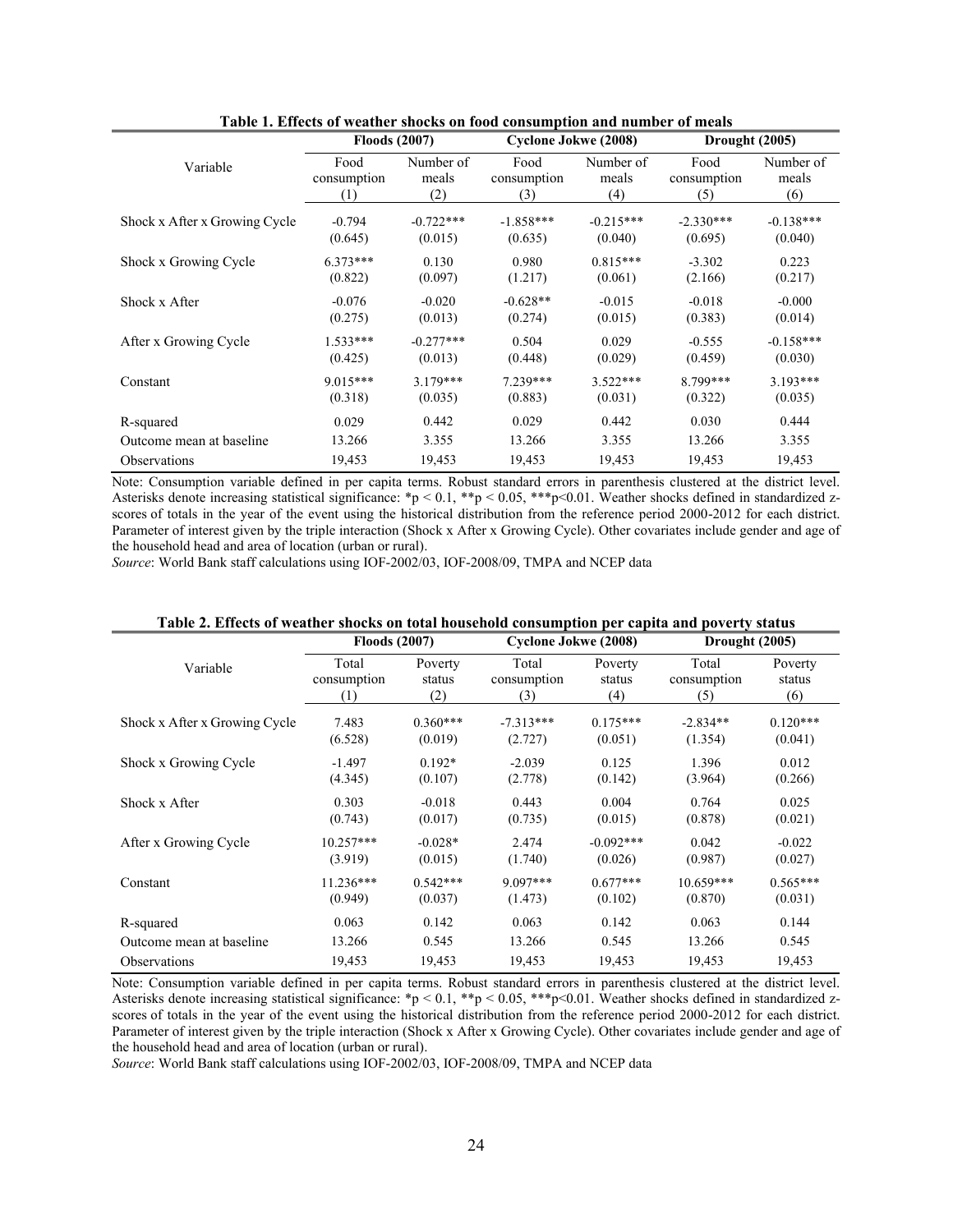|                       | таріс от епіссіз от н'еаспет зноскі он спе зеноог |                                 |            |             |                                 | participation of emitted across age groups |                |                                 |             |  |
|-----------------------|---------------------------------------------------|---------------------------------|------------|-------------|---------------------------------|--------------------------------------------|----------------|---------------------------------|-------------|--|
|                       |                                                   | <b>Floods (2007)</b>            |            |             | Cyclone Jokwe (2008)            |                                            | Drought (2005) |                                 |             |  |
| Variable              |                                                   | School attendance children ages |            |             | School attendance children ages |                                            |                | School attendance children ages |             |  |
|                       | $5 - 11$                                          | $12 - 17$                       | $5 - 17$   | 5-11        | $12 - 17$                       | $5 - 17$                                   | $5 - 11$       | $12 - 17$                       | $5 - 17$    |  |
|                       | (1)                                               | (2)                             | (3)        | (4)         | (5)                             | (6)                                        | (7)            | (8)                             | (9)         |  |
| Shock x After x Cycle | $-0.192***$                                       | 0.024                           | $-0.083*$  | $-0.102**$  | $-0.128**$                      | $-0.086***$                                | $-0.036**$     | $0.088***$                      | $-0.004$    |  |
|                       | (0.018)                                           | (0.063)                         | (0.050)    | (0.043)     | (0.017)                         | (0.026)                                    | (0.017)        | (0.030)                         | (0.018)     |  |
| Shock x Cycle         | $-0.007$                                          | 0.086                           | 0.002      | $-0.064$    | $-0.048$                        | $-0.004$                                   | $-0.331***$    | $-0.148$                        | $-0.259*$   |  |
|                       | (0.033)                                           | (0.064)                         | (0.047)    | (0.077)     | (0.084)                         | (0.071)                                    | (0.058)        | (0.214)                         | (0.148)     |  |
| Shock x After         | $-0.039***$                                       | 0.001                           | $-0.032**$ | $-0.031***$ | 0.016                           | $-0.018*$                                  | $0.049***$     | $-0.011$                        | $0.038***$  |  |
|                       | (0.011)                                           | (0.013)                         | (0.013)    | (0.009)     | (0.010)                         | (0.010)                                    | (0.011)        | (0.011)                         | (0.013)     |  |
| After x Cycle         | $-0.100***$                                       | $-0.035$                        | $-0.070**$ | $-0.056**$  | $-0.076***$                     | $-0.060***$                                | $-0.062***$    | $-0.057***$                     | $-0.077***$ |  |
|                       | (0.009)                                           | (0.037)                         | (0.029)    | (0.022)     | (0.011)                         | (0.015)                                    | (0.014)        | (0.019)                         | (0.015)     |  |
| Constant              | $0.140***$                                        | $.474***$                       | $0.680***$ | $0.105*$    | $1.372***$                      | $0.658***$                                 | $0.151***$     | $1.505***$                      | $0.683***$  |  |
|                       | (0.046)                                           | (0.051)                         | (0.032)    | (0.063)     | (0.041)                         | (0.058)                                    | (0.049)        | (0.064)                         | (0.029)     |  |
| R-squared             | 0.294                                             | 0.125                           | 0.091      | 0.293       | 0.125                           | 0.091                                      | 0.294          | 0.126                           | 0.092       |  |
| Mean at baseline      | 0.958                                             | 0.800                           | 0.879      | 0.958       | 0.800                           | 0.879                                      | 0.958          | 0.800                           | 0.879       |  |
| <b>Observations</b>   | 16,824                                            | 16,824                          | 16,824     | 16,824      | 16,824                          | 16,824                                     | 16,824         | 16,824                          | 16,824      |  |

**Table 3. Effects of weather shocks on the school participation of children across age groups**

Note: Robust standard errors in parenthesis clustered at the district level. Asterisks denote increasing statistical significance: \*p < 0.1, \*\*p < 0.05, \*\*\*p<0.01. Weather shocks defined in standardized z-scores of totals in the year of the event using the historical distribution from the reference period 2000-2012 for each district. Parameter of interest given by the triple interaction (Shock x After x Growing Cycle). Other covariates include gender and age of the household head and area of location (urban or rural).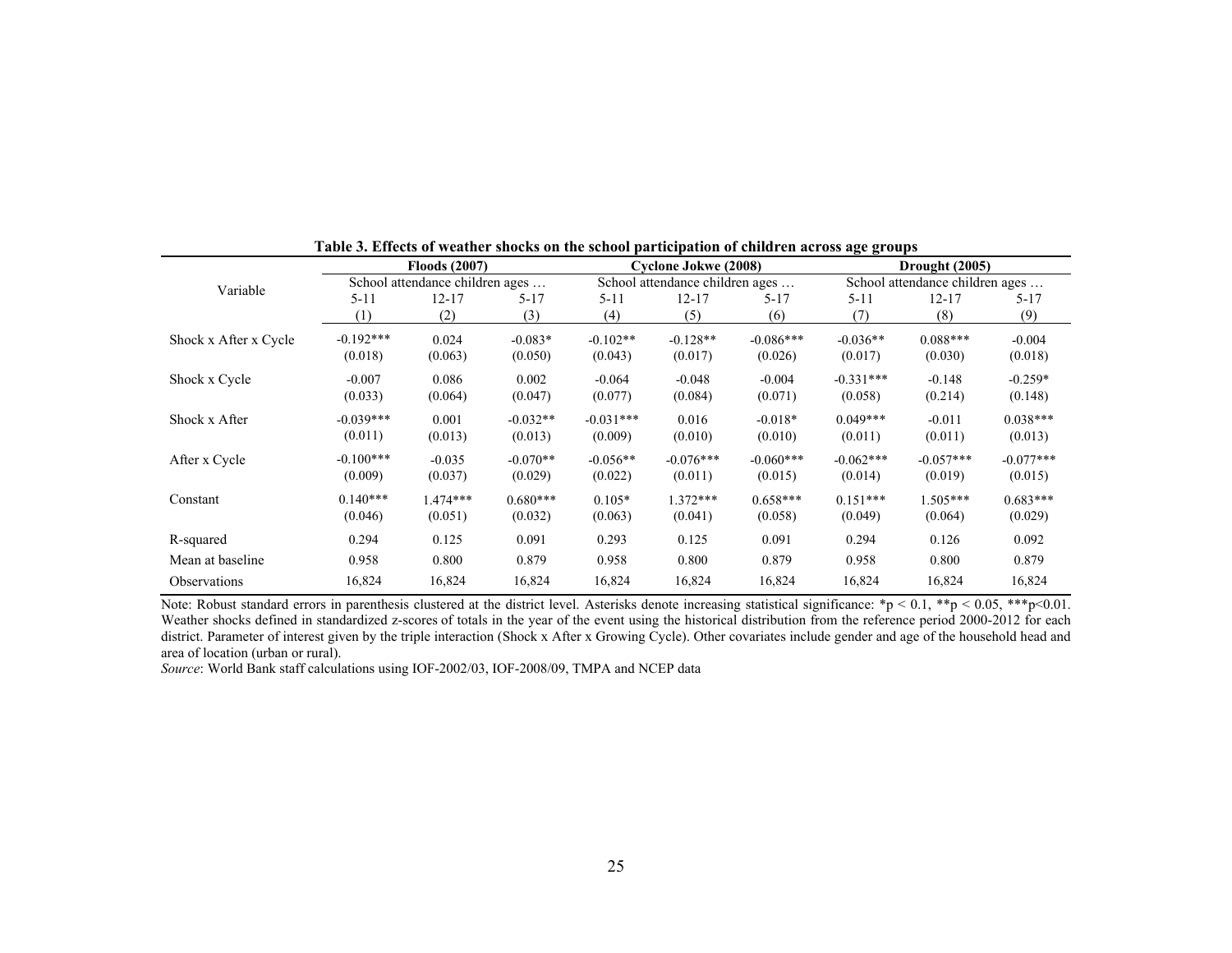|                               | <b>Floods (2007)</b> | <b>Cyclone Jokwe (2008)</b> | Drought (2005) |
|-------------------------------|----------------------|-----------------------------|----------------|
| Variable                      | Children sick        | Children sick               | Children sick  |
|                               | (1)                  | (2)                         | (3)            |
| Shock x After x Growing Cycle | $0.539***$           | $-0.050$                    | $-0.058***$    |
|                               | (0.041)              | (0.037)                     | (0.011)        |
| Shock x Growing Cycle         | $-0.116***$          | $-0.053$                    | $-0.068$       |
|                               | (0.037)              | (0.063)                     | (0.092)        |
| Shock x After                 | $-0.001$             | $-0.006$                    | 0.005          |
|                               | (0.006)              | (0.005)                     | (0.005)        |
| After x Growing Cycle         | $0.389***$           | $0.138***$                  | 0.020          |
|                               | (0.025)              | (0.017)                     | (0.0142)       |
| Constant                      | $0.248***$           | $0.272***$                  | $0.238***$     |
|                               | (0.022)              | (0.010)                     | (0.032)        |
| R-squared                     | 0.035                | 0.037                       | 0.036          |
| Outcome mean at baseline      | 0.113                | 0.113                       | 0.113          |
| Observations                  | 46,495               | 46,495                      | 46,495         |

| Table 4. Effects of weather shocks on morbidity rates among children |  |  |
|----------------------------------------------------------------------|--|--|
|----------------------------------------------------------------------|--|--|

Note: Outcome variable defined for children ages 0 to 17. Robust standard errors in parenthesis clustered at the district level. Asterisks denote increasing statistical significance: \*p < 0.1, \*\*p < 0.05, \*\*\*p<0.01. Weather shocks defined in standardized z-scores of totals in the year of the event using the historical distribution from the reference period 2000- 2012 for each district. Parameter of interest given by the triple interaction (Shock x After x Growing Cycle). Other covariates include gender and age of the household head and area of location (urban or rural). *Source*: World Bank staff calculations using IOF-2002/03, IOF-2008/09, TMPA and NCEP data

| Table 5. Eabor supply responses to exposure to weather shoeks |                         |             |                         |           |                         |             |  |  |  |  |  |  |
|---------------------------------------------------------------|-------------------------|-------------|-------------------------|-----------|-------------------------|-------------|--|--|--|--|--|--|
|                                                               | <b>Floods (2007)</b>    |             | Cyclone Jokwe (2008)    |           | Drought (2005)          |             |  |  |  |  |  |  |
|                                                               | Labor supply of $\dots$ |             | Labor supply of $\dots$ |           | Labor supply of $\dots$ |             |  |  |  |  |  |  |
| Variable                                                      | Ages 18-65              | Ages 5-17   | Ages 18-65              | Ages 5-17 | Ages 18-65              | Ages $5-17$ |  |  |  |  |  |  |
|                                                               | (1)                     | (2)         | (3)                     | (4)       | (5)                     | (6)         |  |  |  |  |  |  |
| Shock x After x Growing Cycle                                 | $0.337***$              | $0.454***$  | 0.018                   | $0.087**$ | $-0.018$                | 0.038       |  |  |  |  |  |  |
|                                                               | (0.096)                 | (0.175)     | (0.032)                 | (0.035)   | (0.023)                 | (0.028)     |  |  |  |  |  |  |
| Shock x Growing Cycle                                         | $-0.114*$               | 0.156       | 0.043                   | $0.141**$ | $0.213***$              | 0.102       |  |  |  |  |  |  |
|                                                               | (0.061)                 | (0.121)     | (0.043)                 | (0.058)   | (0.054)                 | (0.094)     |  |  |  |  |  |  |
| Shock x After                                                 | $-0.026*$               | $-0.010$    | $-0.029**$              | 0.008     | 0.029                   | $-0.009$    |  |  |  |  |  |  |
|                                                               | (0.015)                 | (0.013)     | (0.013)                 | (0.0094)  | (0.016)                 | (0.015)     |  |  |  |  |  |  |
| After x Growing Cycle                                         | $0.132**$               | $0.185*$    | $-0.003$                | 0.005     | $-0.022$                | $-0.003$    |  |  |  |  |  |  |
|                                                               | (0.057)                 | (0.105)     | (0.0215)                | (0.026)   | (0.019)                 | (0.020)     |  |  |  |  |  |  |
| Constant                                                      | $0.735***$              | $-0.146***$ | $0.753***$              | 0.007     | $0.731***$              | $-0.196***$ |  |  |  |  |  |  |
|                                                               | (0.032)                 | (0.032)     | (0.031)                 | (0.040)   | (0.034)                 | (0.031)     |  |  |  |  |  |  |
| R-squared                                                     | 0.133                   | 0.256       | 0.133                   | 0.255     | 0.133                   | 0.256       |  |  |  |  |  |  |
| Outcome mean at baseline                                      | 0.840                   | 0.110       | 0.840                   | 0.110     | 0.840                   | 0.110       |  |  |  |  |  |  |
| <b>Observations</b>                                           | 42,237                  | 33,857      | 42,237                  | 33,857    | 42,237                  | 33,857      |  |  |  |  |  |  |

#### **Table 5. Labor supply responses to exposure to weather shocks**

Note: Labor force measured on the extensive margin. Robust standard errors in parenthesis clustered at the district level. Asterisks denote increasing statistical significance: \*p < 0.1, \*\*p < 0.05, \*\*\*p < 0.01. Weather shocks defined in standardized z-scores of totals in the year of the event using the historical distribution from the reference period 2000-2012 for each district. Parameter of interest given by the triple interaction (Shock x After x Growing Cycle). Other covariates include gender and age of the household head and area of location (urban or rural).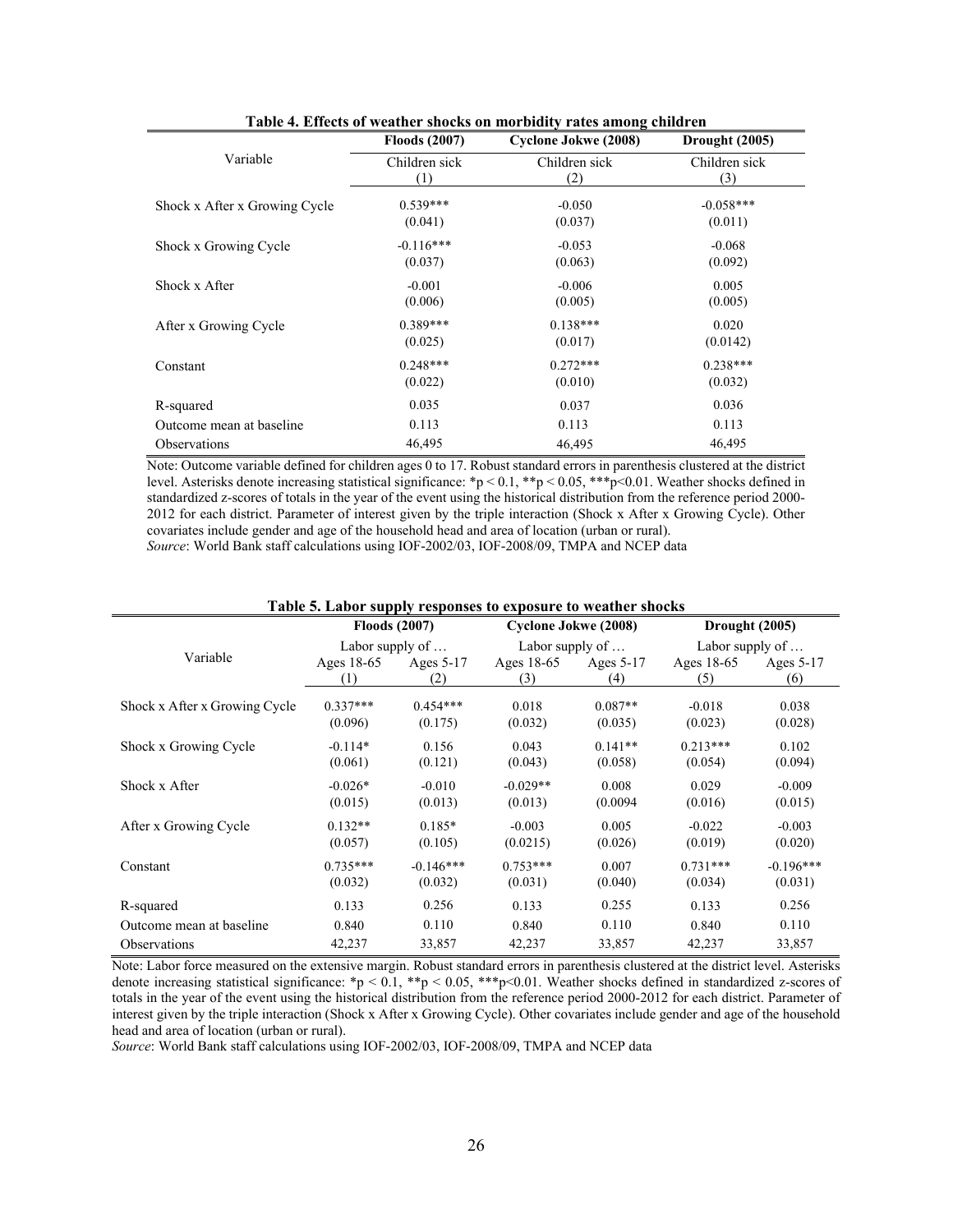|                               | <b>Floods (2007)</b> |             |            | Cyclone Jokwe (2008) | Drought (2005) |            |  |
|-------------------------------|----------------------|-------------|------------|----------------------|----------------|------------|--|
| Variable                      | Wealth               | Received    | Wealth     | Received             | Wealth         | Received   |  |
|                               | index                | transfers   | index      | transfers            | index          | transfers  |  |
|                               | (1)                  | (2)         | (3)        | (4)                  | (5)            | (6)        |  |
| Shock x After x Growing Cycle | 5.928                | $-0.304$    | $-5.386*$  | $0.112***$           | $-2.918*$      | $0.066***$ |  |
|                               | (4.013)              | (0.655)     | (2.813)    | (0.028)              | (1.642)        | (0.023)    |  |
| Shock x Growing Cycle         | $-26.208***$         | $-0.142***$ | $-3.456$   | $-0.160***$          | $-8.170**$     | $-0.116$   |  |
|                               | (5.556)              | (0.054)     | (3.720)    | (0.035)              | (3.4253)       | (0.2183)   |  |
| Shock x After                 | $-0.487$             | $0.018*$    | $-1.158**$ | 0.0009               | 0.945          | $-0.043**$ |  |
|                               | (0.686)              | (0.010)     | (0.448)    | (0.012)              | (0.8139)       | (0.017)    |  |
| After x Growing Cycle         | 4.346*               | $-0.246***$ | $-2.037$   | $-0.121***$          | $-3.432***$    | $-0.019$   |  |
|                               | (2.366)              | (0.037)     | (1.480)    | (0.018)              | (1.175)        | (0.021)    |  |
| Constant                      | $-2.652$             | $0.180***$  | $-2.240$   | 0.035                | $-2.845$       | $0.166***$ |  |
|                               | (2.018)              | (0.018)     | (1.810)    | (0.027)              | (1.891)        | (0.016)    |  |
| R-squared                     | 0.424                | 0.075       | 0.424      | 0.075                | 0.425          | 0.075      |  |
| Outcome mean at baseline      | 15.620               | 0.124       | 15.620     | 0.124                | 15.620         | 0.124      |  |
| <b>Observations</b>           | 15,380               | 8,348       | 15,380     | 8,348                | 15,380         | 8,348      |  |

**Table 6. Effects of weather shocks on household assets and influx of inter-household transfers**

Note: Robust standard errors in parenthesis clustered at the district level. Asterisks denote increasing statistical significance: \*p < 0.1, \*\*p < 0.05, \*\*\*p<0.01. Weather shocks defined in standardized z-scores of totals in the year of the event using the historical distribution from the reference period 2000-2012 for each district. Parameter of interest given by the triple interaction (Shock x After x Growing Cycle). Other covariates include gender and age of the household head and area of location (urban or rural). *Source*: World Bank staff calculations using IOF-2002/03, IOF-2008/09, TMPA and NCEP data

| Table 7. Effects of weather shocks on retail prices of maize |                      |                   |            |                      |            |                   |  |  |  |  |
|--------------------------------------------------------------|----------------------|-------------------|------------|----------------------|------------|-------------------|--|--|--|--|
|                                                              | <b>Floods (2007)</b> |                   |            | Cyclone Jokwe (2008) |            | Drought (2005)    |  |  |  |  |
| Moths after<br>the shock                                     | $\gamma_m$           | Standard<br>error | $\gamma_m$ | Standard<br>error    | $\gamma_m$ | Standard<br>error |  |  |  |  |
| $\mathbf{1}$                                                 | $-0.469***$          | 0.067             | $0.268***$ | 0.031                | $0.152***$ | 0.043             |  |  |  |  |
| $\overline{2}$                                               | $-0.447***$          | 0.064             | $0.254***$ | 0.029                | $0.213***$ | 0.034             |  |  |  |  |
| 3                                                            | $-0.411***$          | 0.061             | $0.289***$ | 0.032                | $0.281***$ | 0.034             |  |  |  |  |
| $\overline{4}$                                               | $-0.212***$          | 0.064             | $0.348***$ | 0.040                | $0.401***$ | 0.035             |  |  |  |  |
| 5                                                            | $-0.188***$          | 0.064             | $0.338***$ | 0.043                | $0.492***$ | 0.033             |  |  |  |  |
| 6                                                            | $-0.190***$          | 0.065             | $0.519***$ | 0.045                | $0.538***$ | 0.044             |  |  |  |  |
| $\overline{7}$                                               | $-0.129**$           | 0.058             | $0.578***$ | 0.047                | $0.629***$ | 0.050             |  |  |  |  |
| $\,$ 8 $\,$                                                  | $-0.179***$          | 0.056             | $0.575***$ | 0.049                | $0.789***$ | 0.046             |  |  |  |  |
| 9                                                            | $-0.162***$          | 0.056             | $0.226***$ | 0.044                | $0.786***$ | 0.043             |  |  |  |  |
| 10                                                           | $-0.109*$            | 0.061             | $0.100**$  | 0.042                | $0.783***$ | 0.037             |  |  |  |  |
| 11                                                           | $-0.001$             | 0.071             | $0.171***$ | 0.029                | $0.720***$ | 0.064             |  |  |  |  |
| 12                                                           | $0.226***$           | 0.042             | $0.242***$ | 0.035                | $0.297***$ | 0.078             |  |  |  |  |
| Observations                                                 | 6,730                |                   | 6,730      |                      | 6,730      |                   |  |  |  |  |

Note: Robust standard errors clustered at the district level. Asterisks denote increasing statistical significance:  $*_p$  < 0.1,  $*_p$  < 0.05,  $**_p$  < 0.01. Weather shocks defined in standardized z-scores of totals in the year of the event using the historical distribution from the reference period 2000-2012 for each district. *Source*: World Bank staff calculations using SIMA, TMPA and NCEP data.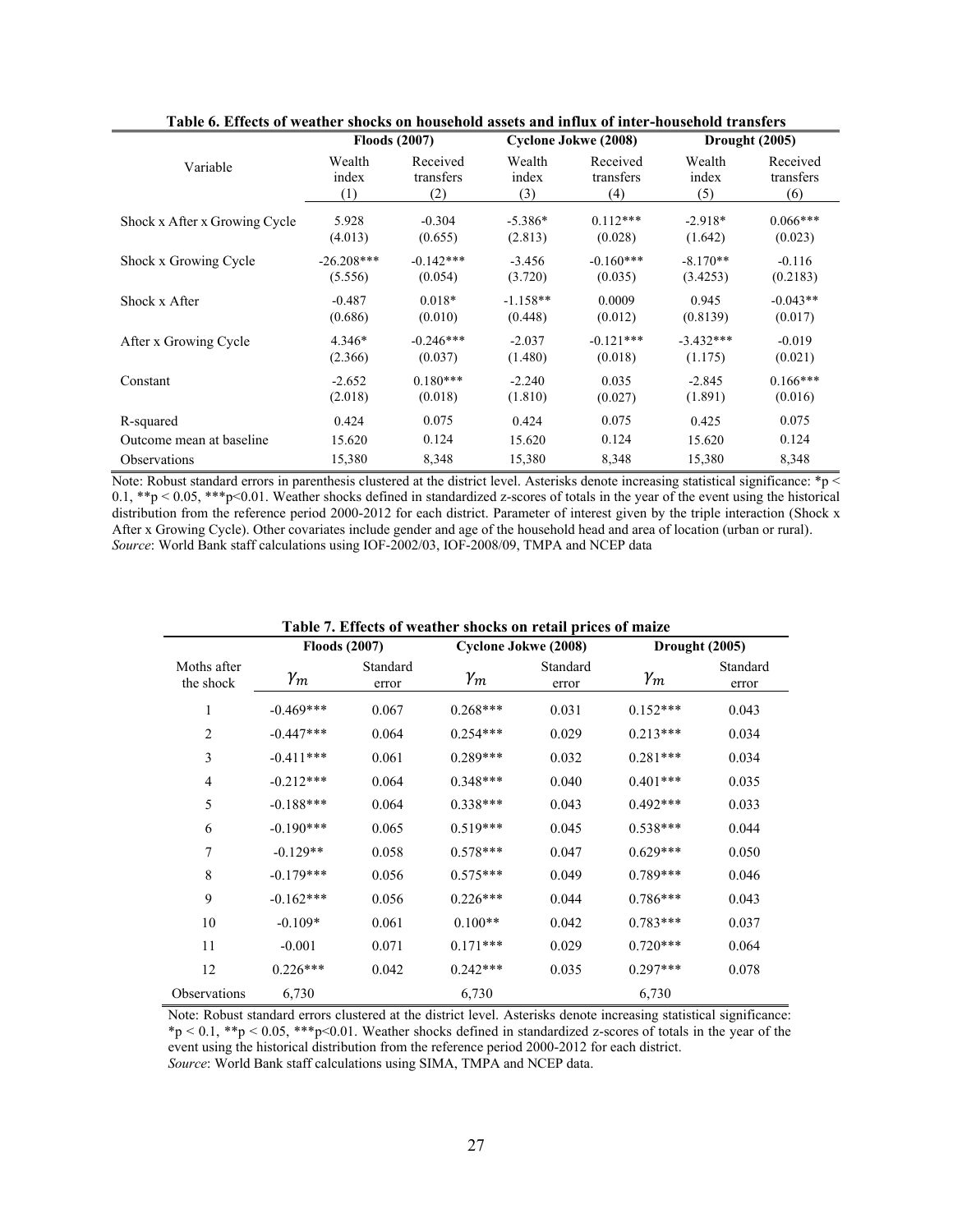| Weather shock        | Did household head migrate into the current district in the<br>last 5 years? |
|----------------------|------------------------------------------------------------------------------|
| Floods $(2007)$      | $-0.0195***$                                                                 |
|                      | (0.0042)                                                                     |
| Cyclone Jokwe (2008) | $-0.0170***$                                                                 |
|                      | (0.0034)                                                                     |
| Drought $(2005)$     | $0.0167***$                                                                  |
|                      | (0.0038)                                                                     |

**Table 8. Relationship between the weather shocks and the probability to migrate** 

Note: Partial results of regression analysis on factors correlated with the probability of migration. Robust standard errors in parenthesis clustered at the district level. Asterisks denote increasing statistical significance:  $\mathbf{\hat{p}}$  < 0.1,  $\mathbf{\hat{*}\hat{p}}$  < 0.05,  $\mathbf{\hat{*}\hat{p}}$  < 0.01. Other covariates include gender and age of the household head and area of location (urban or rural). *Source*: World Bank staff calculations using IOF-2008/09, TMPA and NCEP.

|                       |             | <b>Floods (2007)</b> |             |             | <b>Cyclone Jokwe (2008)</b> |             | Drought (2005) |             |            |  |
|-----------------------|-------------|----------------------|-------------|-------------|-----------------------------|-------------|----------------|-------------|------------|--|
| Variable              | Total       | Food                 | Poverty     | Total       | Food                        | Poverty     | Total          | Food        | Poverty    |  |
|                       | consumption | consumption          | status      | consumption | consumption                 | status      | consumption    | consumption | status     |  |
| Shock x After x Cycle | 5.774       | $-0.851$             | $0.369***$  | $-7.500***$ | $-1.861***$                 | $0.175***$  | $-2.806**$     | $-2.331***$ | $0.119***$ |  |
|                       | (6.593)     | (0.574)              | (0.014)     | (2.718)     | $-0.634$                    | (0.054)     | (1.359)        | (0.697)     | (0.041)    |  |
| Shock x Cycle         | $-9.098$    | 1.023                | $-0.337***$ | 4.219       | $1.778***$                  | $-0.204***$ | $-2.138$       | $1.965**$   | $-0.108$   |  |
|                       | (6.368)     | (0.845)              | (0.025)     | (2.972)     | (0.682)                     | (0.059)     | (2.481)        | (0.780)     | (0.074)    |  |
| Shock x After         | $1.677***$  | 0.017                | $-0.027***$ | 0.652       | $-0.626**$                  | 0.002       | 0.764          | $-0.017$    | 0.025      |  |
|                       | (0.526)     | (0.144)              | (0.008)     | (0.738)     | (0.274)                     | (0.015)     | (0.877)        | (0.383)     | (0.021)    |  |
| After x Cycle         | $10.878***$ | 1.556***             | $-0.034**$  | 2.864       | 0.515                       | $-0.087***$ | 0.309          | $-0.537$    | $-0.023$   |  |
|                       | (3.944)     | (0.436)              | (0.014)     | (1.817)     | (0.452)                     | (0.030)     | (0.994)        | (0.464)     | (0.028)    |  |
| Constant              | 12.233***   | 9.079***             | $0.536***$  | $9.109***$  | $8.757***$                  | $0.580***$  | $10.377***$    | 8.890***    | $0.562***$ |  |
|                       | (1.063)     | (0.304)              | (0.038)     | (1.170)     | (0.313)                     | (0.036)     | (0.949)        | (0.319)     | (0.033)    |  |
| R-squared             | 0.064       | 0.143                | 0.142       | 0.064       | 0.029                       | 0.143       | 0.064          | 0.030       | 0.144      |  |
| Mean at baseline      | 13.266      | 13.266               | 0.545       | 13.266      | 13.266                      | 0.545       | 13.266         | 13.266      | 0.545      |  |
| <b>Observations</b>   | 19,453      | 19,453               | 19,453      | 19,453      | 19,453                      | 19,453      | 19,453         | 19,453      | 19,453     |  |

**Table 9. Effects of weather shocks on consumption and poverty based on potential residency at the time of the shocks** 

Note: Consumption variables defined in per capita terms. Robust standard errors in parenthesis clustered at the district level. Asterisks denote increasing statistical significance: \*p < 0.1, \*\*p < 0.05, \*\*\*p<0.01. Weather shocks defined in standardized z-scores of totals in the year of the event using the historical distribution from the reference period 2000-2012 for each district. Parameter of interest given by the triple interaction (Shock x After x Growing Cycle). Other covariates include gender and age of the household head and area of location (urban or rural).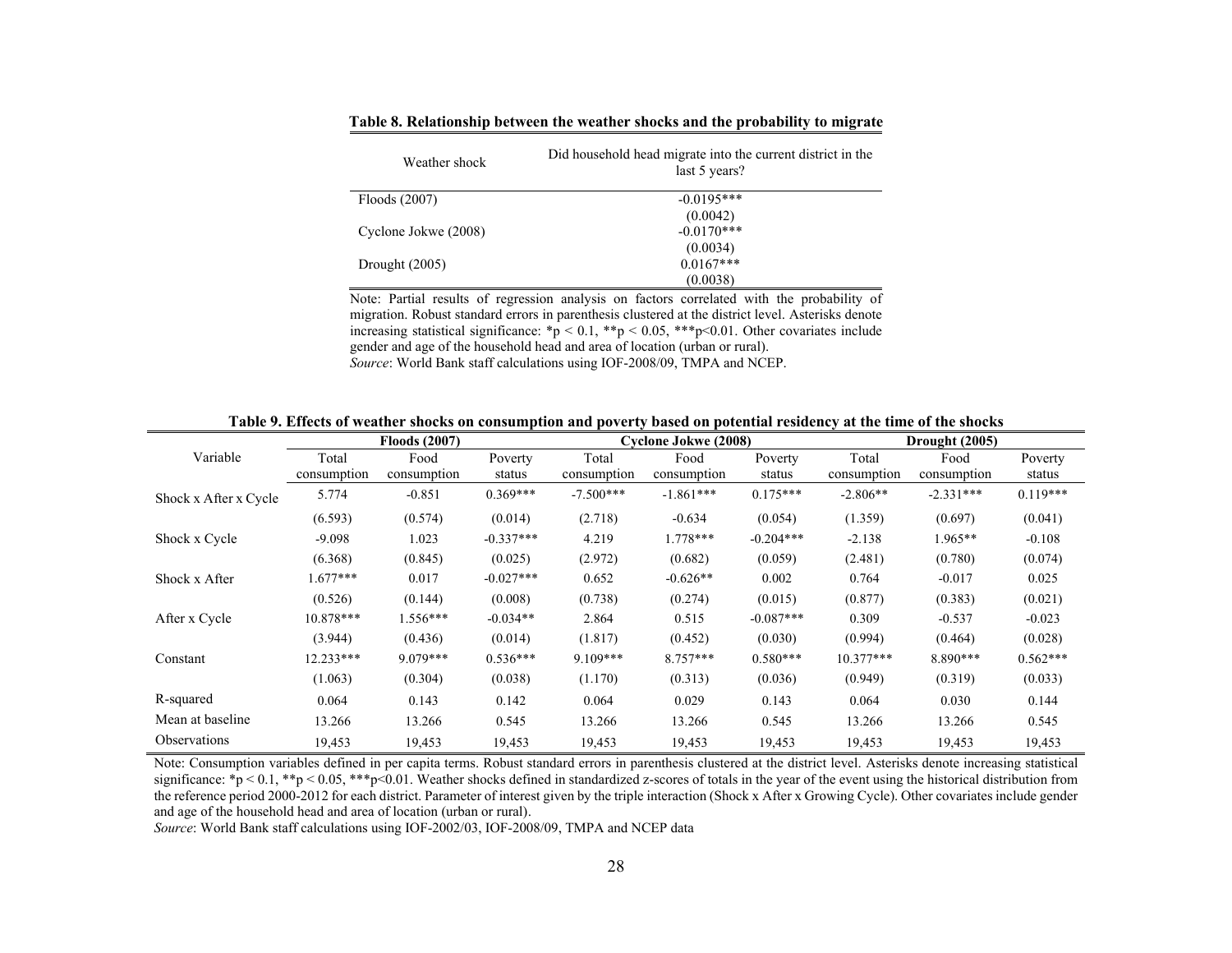| Variable              | Food<br>consumption | Total<br>consumption | Poverty<br>status     | School<br>attendance<br>$(5-11)$ | School<br>attendance<br>$(12-17)$ | Children<br>sick<br>$(0-17)$ | Labor<br>supply<br>$(18-65)$ | Labor<br>supply<br>$(5-17)$ | Wealth<br>index        |
|-----------------------|---------------------|----------------------|-----------------------|----------------------------------|-----------------------------------|------------------------------|------------------------------|-----------------------------|------------------------|
| Shock x After x Cycle | 0.082<br>(0.117)    | $.512***$<br>(0.292) | $0.013***$<br>(0.002) | 0.000<br>(0.001)                 | $-0.014***$<br>(0.002)            | $0.006***$<br>(0.001)        | $0.004**$<br>(0.002)         | 0.001<br>(0.002)            | $-0.257***$<br>(0.020) |
| R-squared             | 0.040               | 0.059                | 0.189                 | 0.063                            | 0.148                             | 0.039                        | 0.112                        | 0.204                       | 0.563                  |
| Mean at baseline      | 10.857              | 32.979               | 0.327                 | 0.952                            | 0.820                             | 0.085                        | 0.800                        | 0.173                       | 30.759                 |
| <b>Observations</b>   | 21.495              | 21,495               | 21.497                | 16.669                           | 14.201                            | 51,751                       | 47.760                       | 40,365                      | 21,416                 |

**Table 10. Effects of the 2015 floods on household welfare, human capital and coping responses** 

Note: Outcome variables defined as in the rest of the paper. Robust standard errors in parenthesis clustered at the district level. Asterisks denote increasing statistical significance: \*p < 0.1, \*\*p < 0.05, \*\*\*p<0.01. Weather shocks defined in standardized z-scores of totals in the year of the event using the historical distribution from the reference period 2000-2012 for each district. Parameter of interest given by the triple interaction (Shock x After x Growing Cycle). Other covariates include gender and age of the household head and area of location (urban or rural).

*Source*: World Bank staff calculations using IOF-2014/15, TMPA and NCEP data.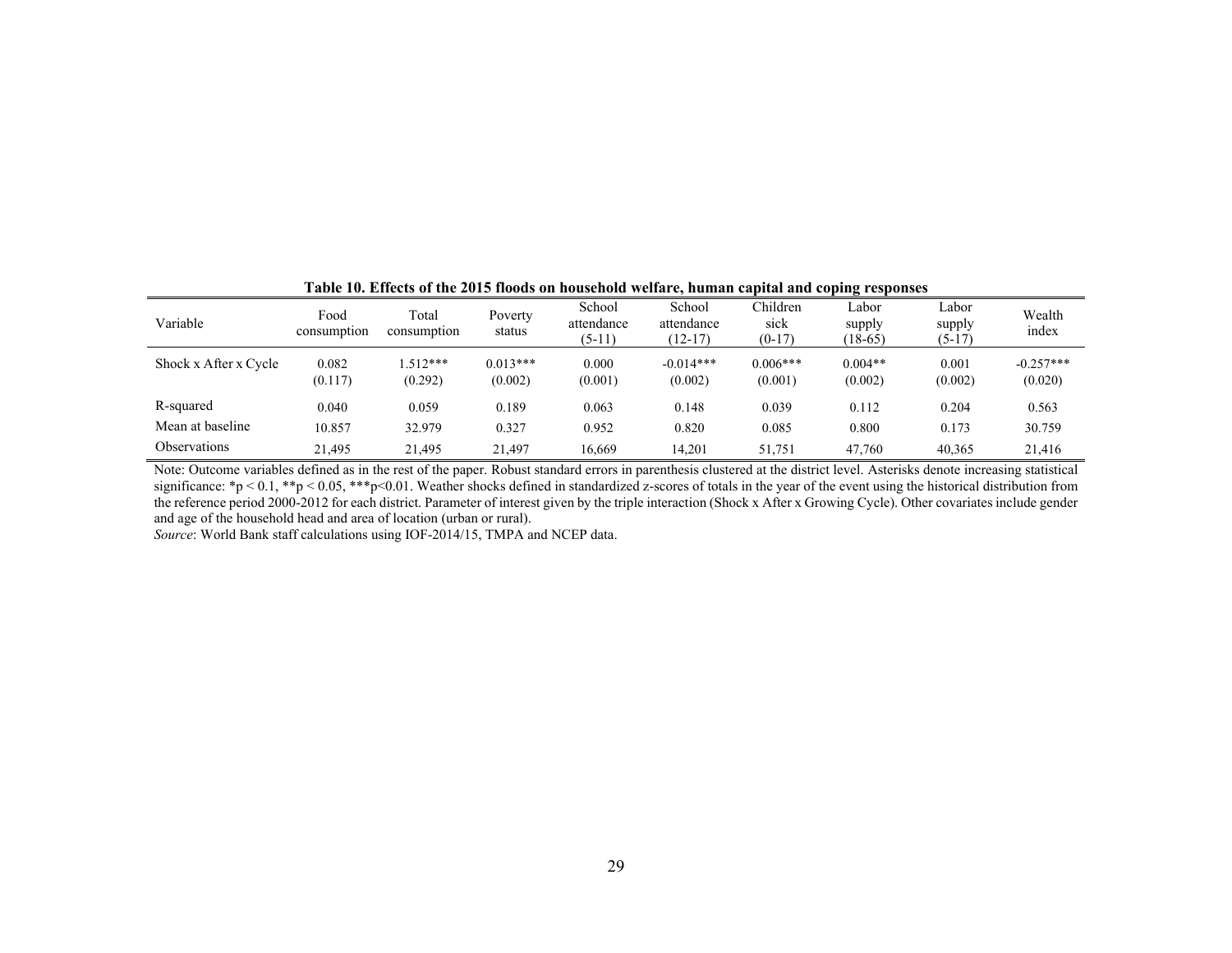**Figure 1. Distribution in the number of days for the main cropping cycle across Mozambique** 



*Source*: HarvestChoice, 2010. "Measuring Growing Seasons." International Food Policy Research Institute, Washington, DC., and University of Minnesota, St. Paul, MN. Available online at http://harvestchoice.org/node/2253.



**Figure 2. Distribution of the shock intensity across the three natural disasters** 

*Source*: World Bank based on data from TMPA and NCEP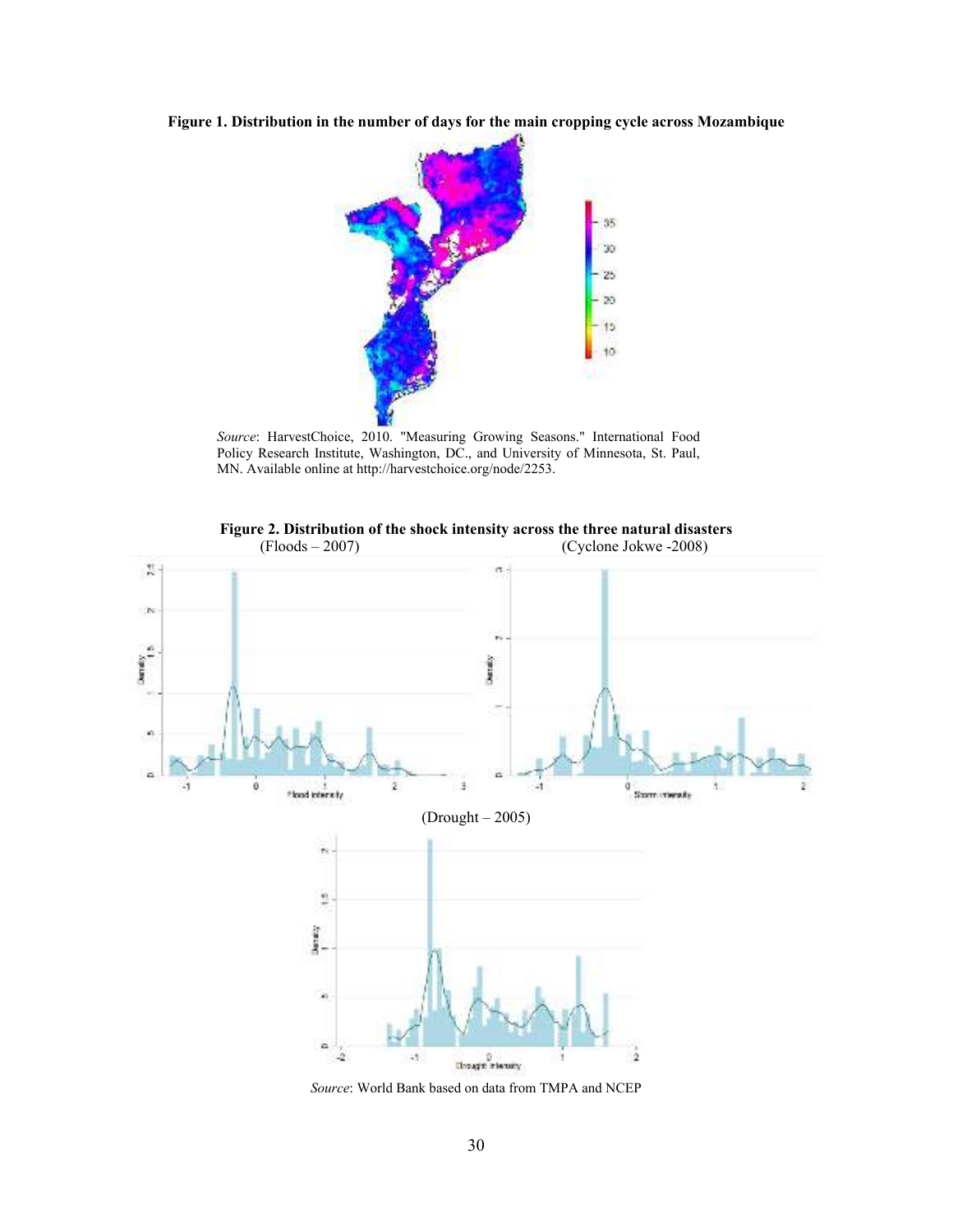



Note: Graphs show point estimates of  $\gamma_m$  in equation 2 for an increase of a standard deviation in the disaster intensity. Bars show 10% confidence intervals. Impact estimates calculated for each month in a 12-month period following the weather shock.

Source: World Bank staff calculations using IOF-2014/15, TMPA, NCEP and SIMA data.